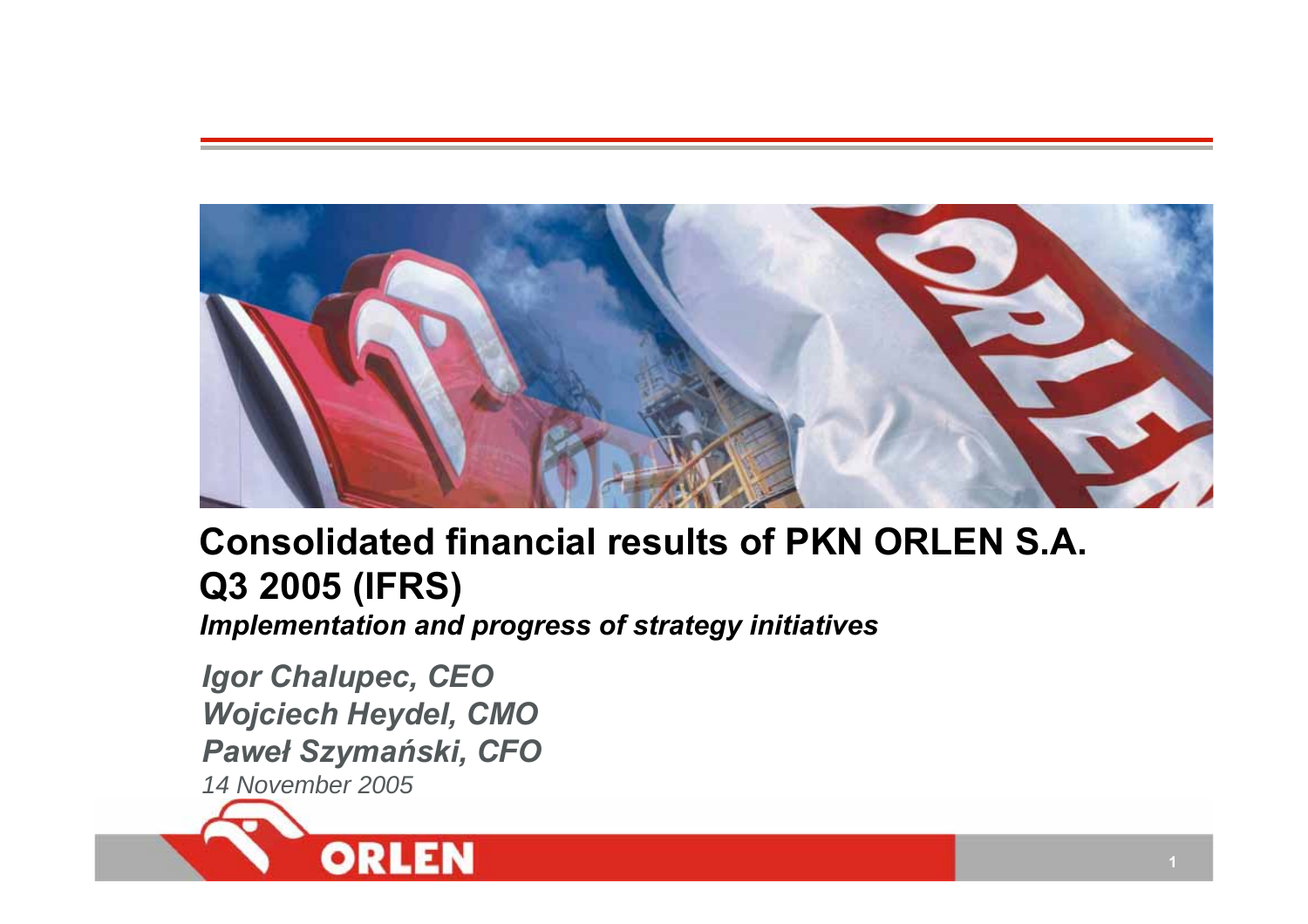# **Financial results Q3'2005**

**ORLEN** 

PKN ORLEN Group

| Key financial data <sup>2</sup>                                                                                                                                                                                                |       |                    | <b>Operating data Q3'2005</b>                                        |                   |                         |
|--------------------------------------------------------------------------------------------------------------------------------------------------------------------------------------------------------------------------------|-------|--------------------|----------------------------------------------------------------------|-------------------|-------------------------|
| <b>PLN</b> m                                                                                                                                                                                                                   | Q3'05 | Q1-Q3'2005         |                                                                      | Q3'05 vs<br>Q3'04 | Q1-Q3'05 vs<br>Q1-Q3'04 |
| ROACE $(%)$ <sup>1</sup><br>Without negative goodwill                                                                                                                                                                          | 18.3% | 28.9%<br>18.4%*    | <b>Wholesale volume</b><br>sales                                     | 32,0%             | 20.9%                   |
| <b>EBITDA</b><br>Without negative goodwill                                                                                                                                                                                     | 1 622 | 5746<br>3741       |                                                                      |                   |                         |
| Net profit<br>Without negative goodwill                                                                                                                                                                                        | 980   | 4 3 1 0<br>2 3 0 5 | <b>Retail volume sales</b>                                           | 7.3%              | 3.4%                    |
| <b>Operating cash</b><br>flow                                                                                                                                                                                                  | 1 101 | 2750               |                                                                      |                   |                         |
|                                                                                                                                                                                                                                |       |                    | Utilisation ratio <sup>4</sup>                                       | 93.2%             | $90.8\%$                |
| Gearing $(\%)^3$                                                                                                                                                                                                               |       | 16%                |                                                                      |                   |                         |
| 1) ROACE = operating profit after tax / average capital employed (equity + net<br>debt)<br>2) Refers to the Capital Group, IFRS numbers with Q3'05 Unipetol results<br>consolidation effect.<br>3) Gearing = net debt / equity |       |                    | 4) Based on deep processing capacity of PKN ORLEN 13.5 m tonnes/year |                   |                         |

\* Consolidation of Unipetrol assets is affected by one-off result on negative goodwill at a level of PLN 2, 005 m.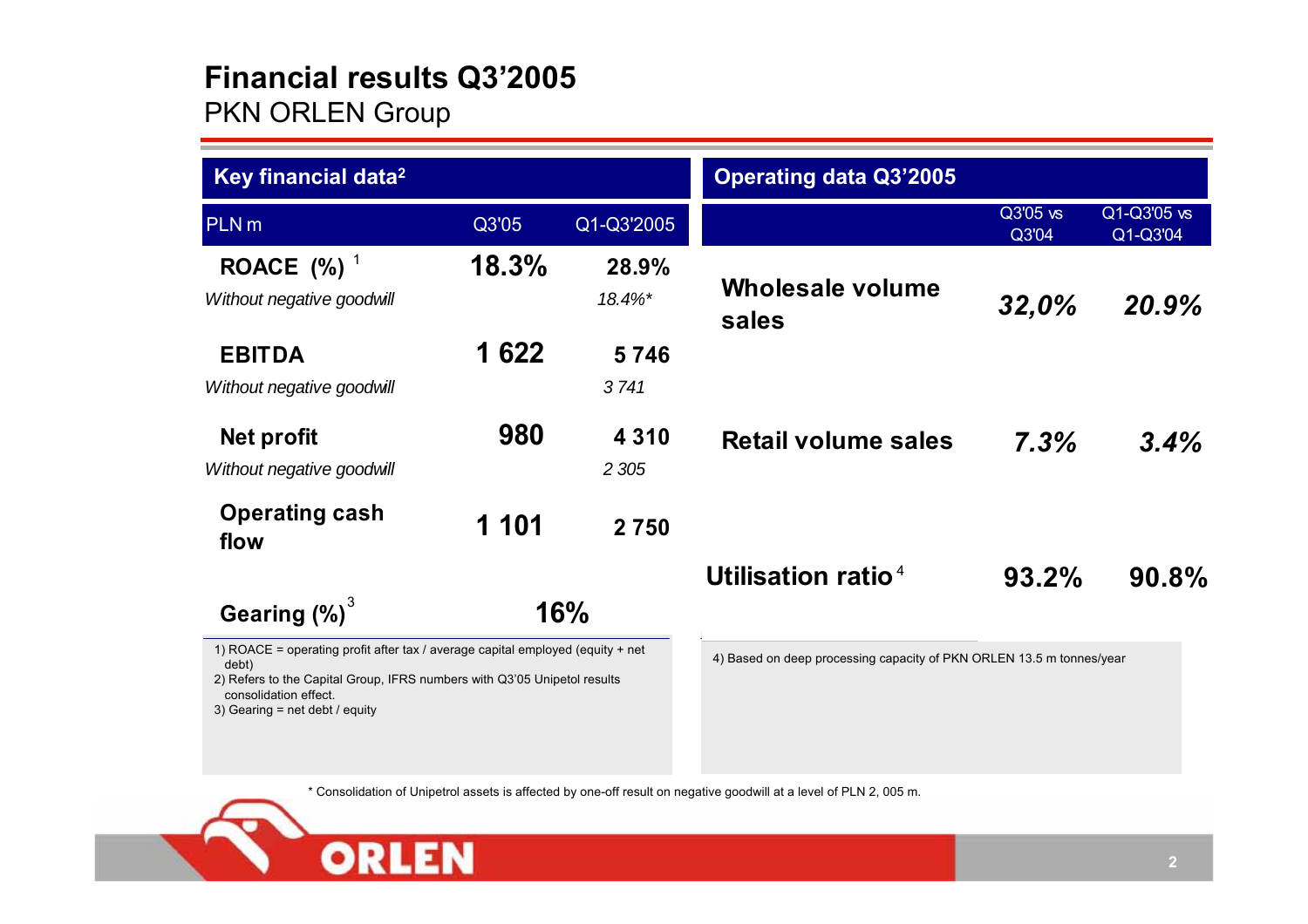# **EBITDA and ROACE**

comparison 1-3Q'05 vs. 1-3Q'041



refinery margin \$5.6/b, PLN/EUR 4.52; PLN/USD 3.65. 1-3Q'2005 results of PKN ORLEN Group exclude: Unipetrol consolidation effect for the month of June and Q3 of 2005; one-off result of negative goodwill at the level of PLN 2,005 m contributing to the other operating cost line; provision for business risk created in Q2'2005. 2) Refers to PKN ORLEN.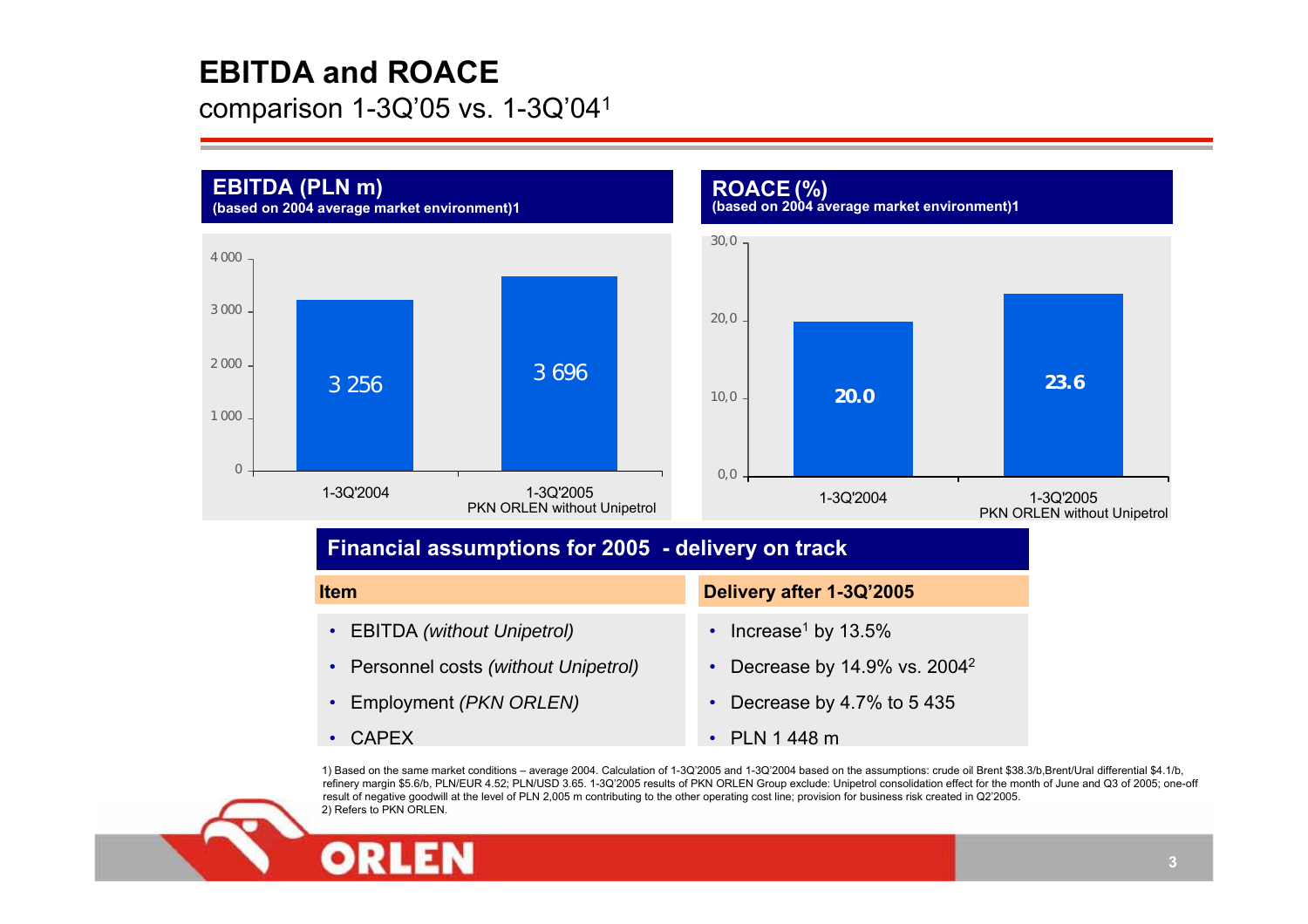**Comparison of financial results for Q3'05 and 1-3Q'05**

**Characteristics of macroeconomic environment**

**Financial results Q3'2005**

**Strategy update**

**Supporting slides**

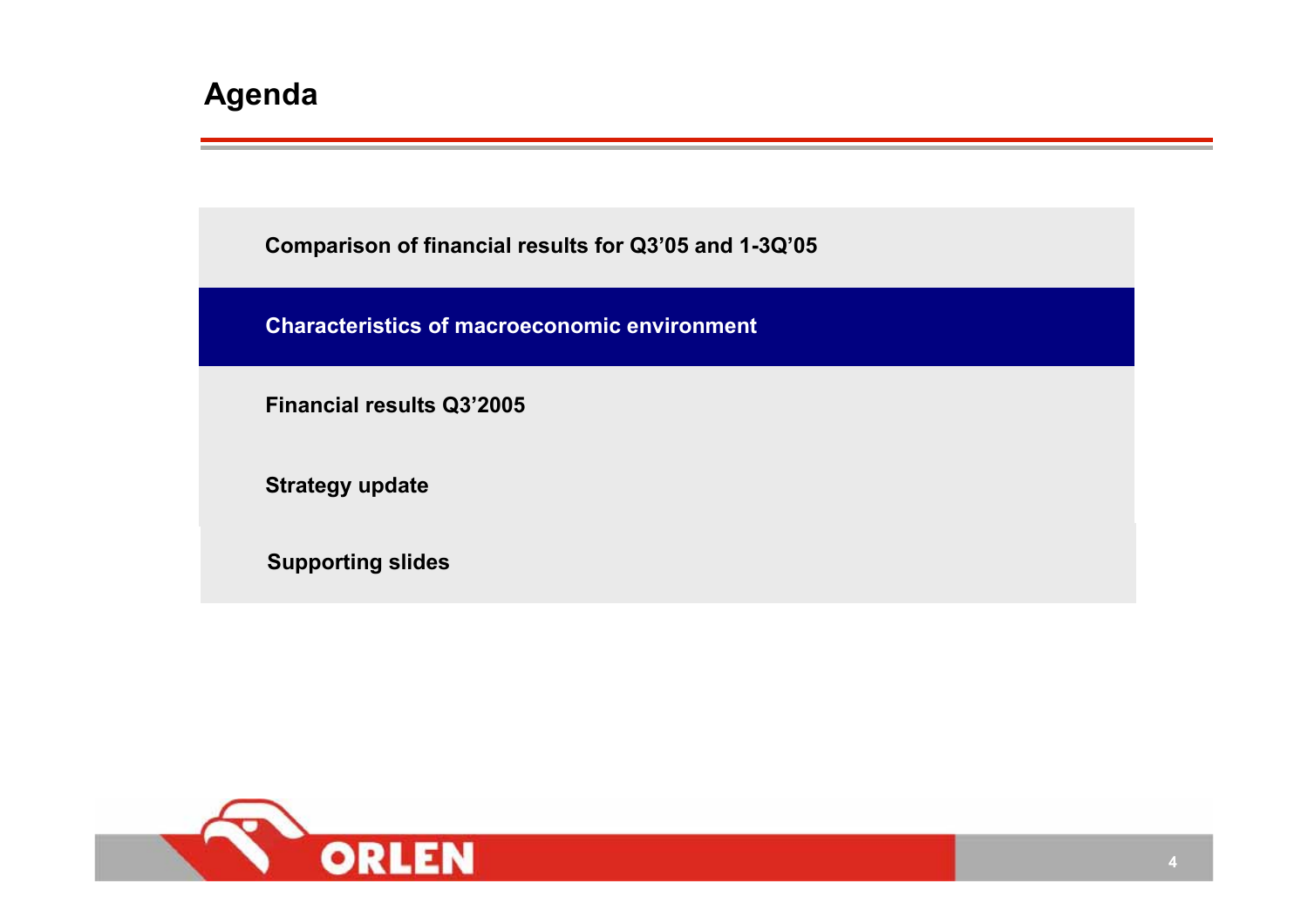# **Macroeconomic environment**

**Q3'2005 and Q4'2005 to November, 9th 2005**



#### **Refinery margin average \$6.09/b in Q3'2005<sup>3</sup>** *Increase of 11% y/y*



#### **Brent \$61.63/b average in Q3'2005** *Increase of 48% y/y*

12



#### **Brent/Ural differential \$4.50/b average in Q3'2005**  *Increase of 4% y/y*



1)Source: NBP(Polish National Bank)<br>2) Estimates published in PKN ORLEN Strategy<br>3) Calculated as: Products (88.36%) vs. Brent Dtd (100%). Products contain Premium Unl (25.21%),<br>EN590 (23.20%), Naphtha (16.51%), LOO (15.3 quotations, except HSFO FOB ARA)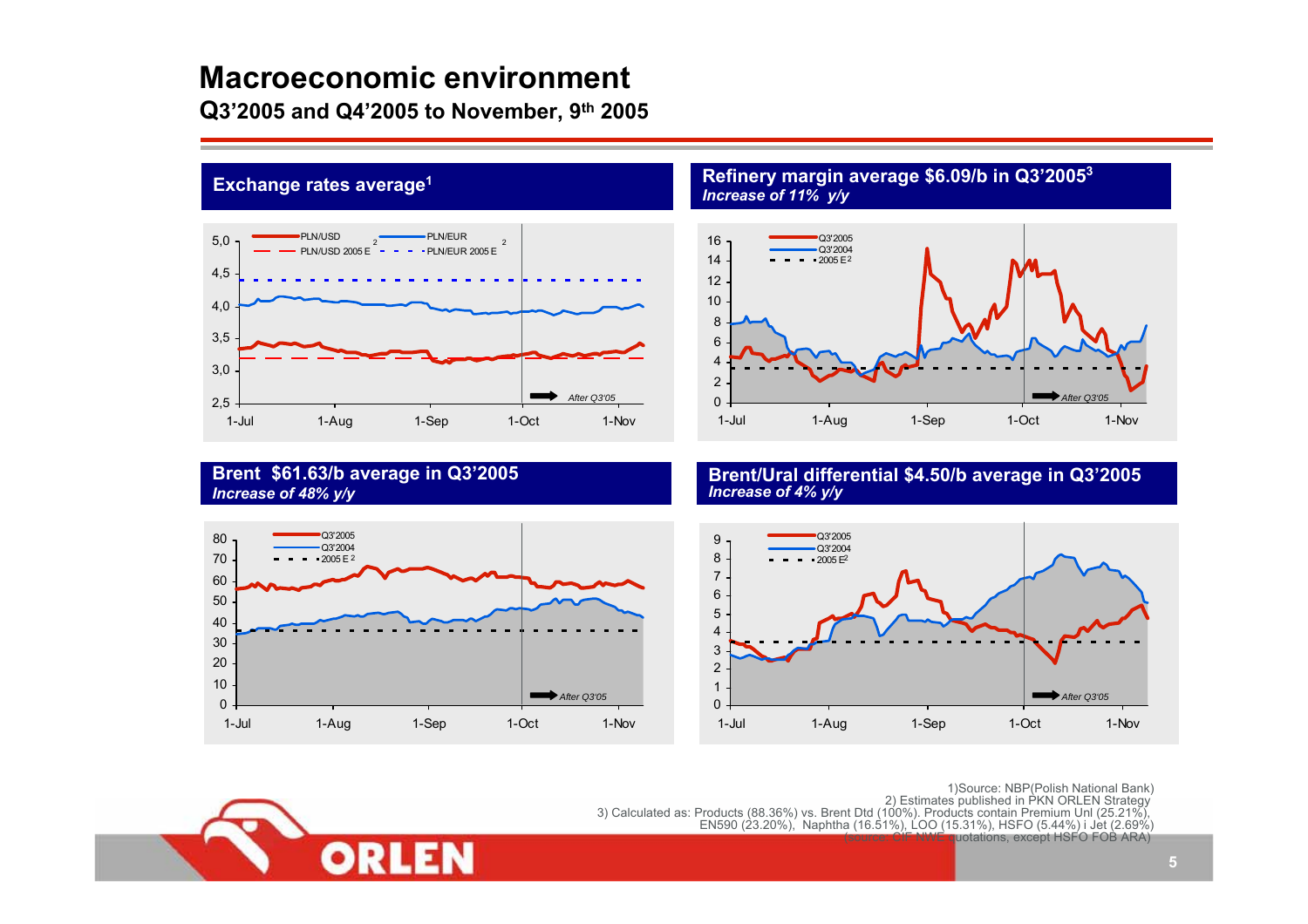**Possible squeeze of the Brent-Ural differential**



#### **Brent-Ural differential - tendencies**

- • Expected strong demand expected from China for Russian crude
- • Russian government is eager to decrease the differential between REBCO2 and Brent crude
	- Planned reduction of heavy, high sulphur crude oil in total crude export mix (optimal crude for PKN ORLEN)
	- Possible redirection of heavy crude exports from Europe to Asia
- • Higher level of Urals crude could be processed by Russian refineries some operate at substantially lower utilization ratio

1) PKN ORLEN S.A. estimates presented in the Strategy published in February 2005

2) Russian Export Blended Crude Oil

3) Calculated as: Products (88.36%) vs. Brent Dtd (100%). Products contain Premium Unl (25.21%), EN590 (23.20%), Naphtha (16.51%), LHO (15.31%), HSFO (5.44%) and Jet (2.69%) (source: CIF NWE quotations, except HSFO FOB ARA)

4) YTD 2005 r. November 9th 2005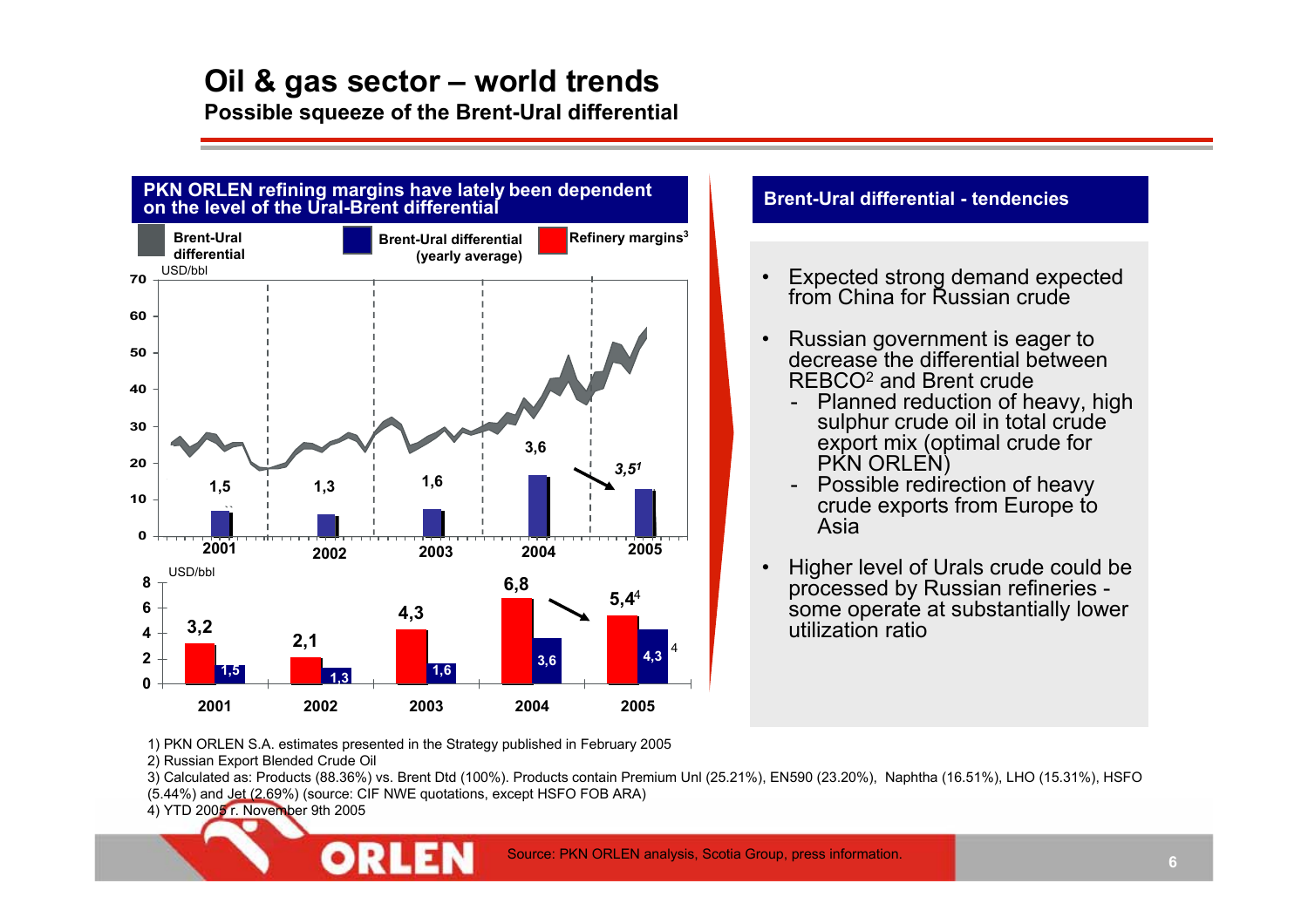**Comparison of financial results for Q3'05 and 1-3Q'05**

**Characteristics of macroeconomic environment**

**Financial results Q3'2005**

**Strategy update**

**Supporting slides**

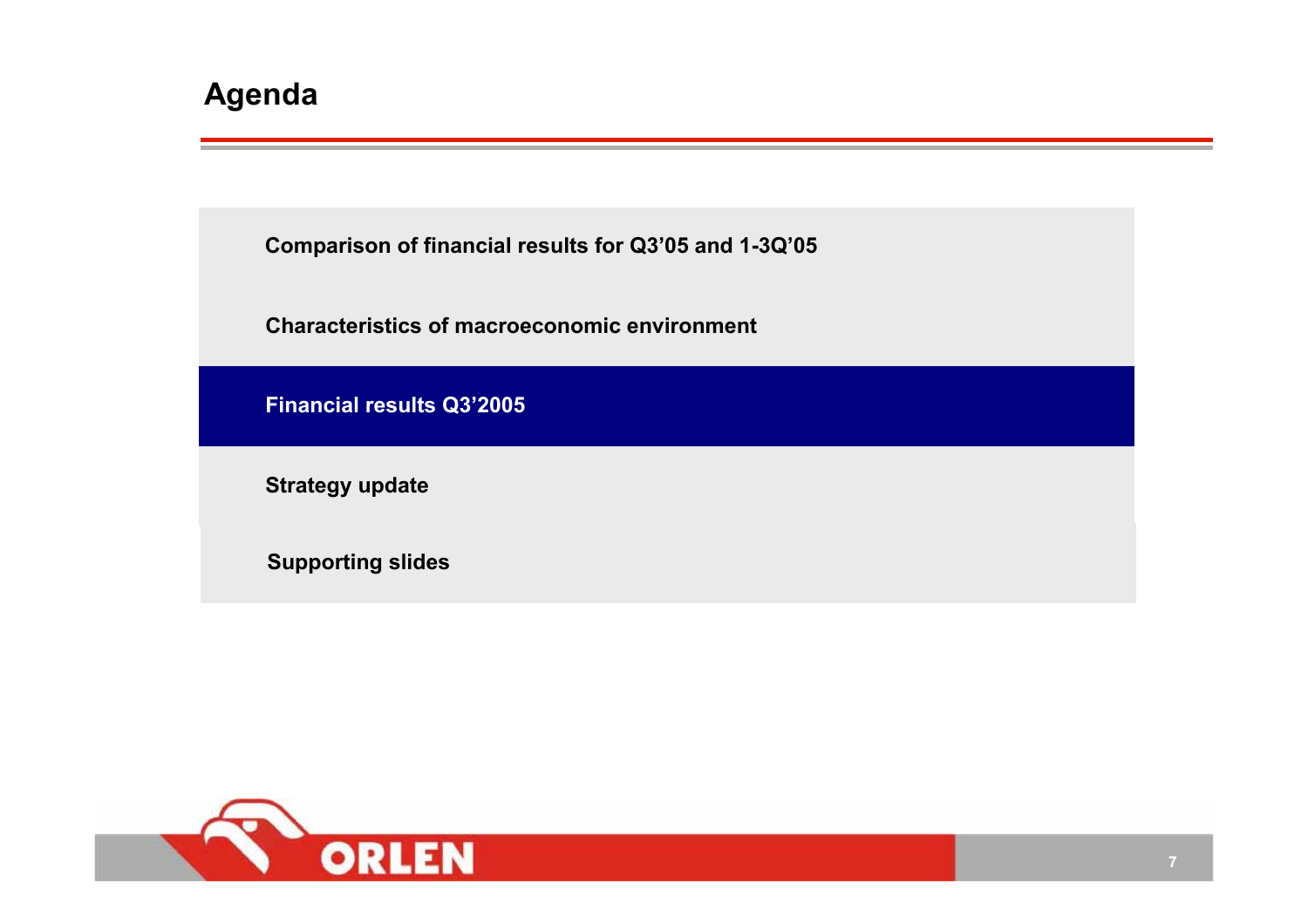# **Revenues by segment**

| <b>IFRS basis, PLN m</b>               | Q3'04   | Q3'05 Unipetrol | Q3'05              | y/y |  |
|----------------------------------------|---------|-----------------|--------------------|-----|--|
| <b>Revenue total</b>                   | 8 5 0 4 | 3 6 5 6         | 13 075             | 54% |  |
| including                              |         |                 |                    |     |  |
| Refining <sup>2)</sup>                 | 4 1 2 5 | 2 2 4 8         | 7 084 <sup>(</sup> | 72% |  |
| Orlen Deutschland (without excise tax) | 231     |                 | 349                |     |  |
| Orlen Deutschland (excise tax)         | 283     |                 | 245                |     |  |
| <b>Retail</b>                          | 3 1 2 0 | 464             | 3999               | 28% |  |
| Orlen Deutschland (without excise tax) | 674     |                 | 858                |     |  |
| Orlen Deutschland (excise tax)         | 1054    |                 | 939                |     |  |
| <b>Petrochemicals</b>                  | 1 102   | 940             | 1 7 8 1            | 62% |  |
| :hers                                  | 157     | 4               | 211                | 46% |  |

#### **Comment**

<sup>z</sup>**Revenue increase due to higher market quotations for refined products and due to Unipetrol consolidation**

z **Strong increase as a result of growth in volume sales by over 33% and higher prices for refined products**

z **Drop in revenues ex Unipetrol by 23.7%, caused by lower quotations for petrochemical products and lower volume sales in PKN ORLEN**



#### **Segment revenue structure Q3'05**



1) Refers only to Unipetrol Group for Q3 2005 2) Segment: Production, Wholesale and Logistics

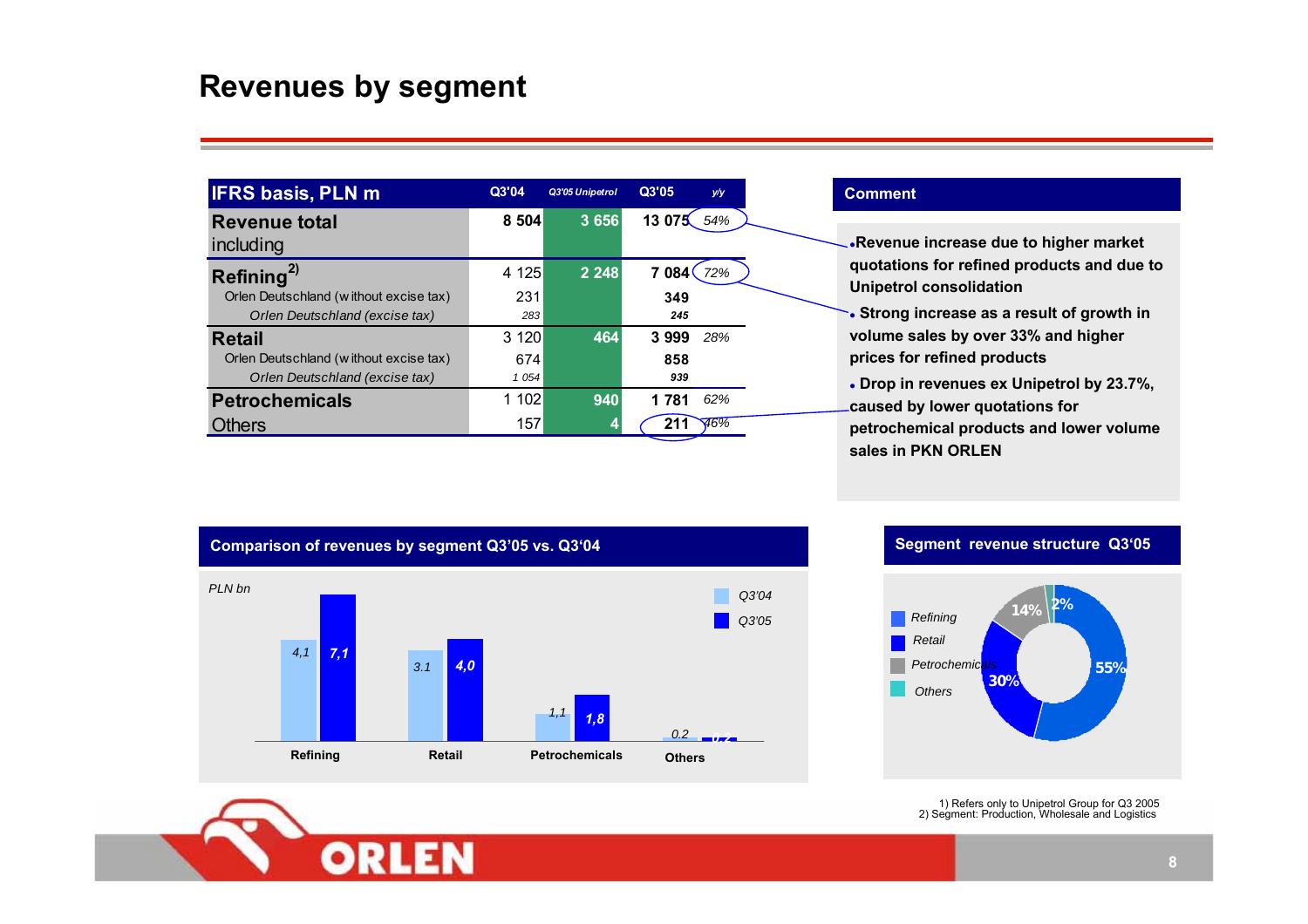# **Expenses**

**Cost increase smaller than revenue increase (exluding Unipetrol)**

| IFRS basis, PLN m             | Q3'04   | Q3'05<br><b>Unipetrol</b> | Q3'05   | y/y      |
|-------------------------------|---------|---------------------------|---------|----------|
| Raw materials and energy      | 3548    | 2 0 2 5                   | 6 542   | 84,4%    |
| Costs of goods for resale     | 2 7 7 1 | 521                       | 3 3 8 7 | 22,2%    |
| <b>External services</b>      | 425     | 222                       | 633     | 48,9%    |
| <b>Staff costs</b>            | 246     | 99                        | 343     | 39,4%    |
| Depreciation and amortisation | 331     | 135                       | 427     | 29,0%    |
| <b>Taxes and charges</b>      | 87      | $\overline{2}$            | 62      | $-28,7%$ |
| Others                        | 46      | 15                        | 68      | 47,8%    |
| Total                         | 7454    | 3019                      | 11 462  | 53,8%    |
| Variable costs                | 6485    | 2 6 8 7                   | 10 239  | 57,9%    |
| <b>Fixed costs</b>            | 969     | 332                       | 1 2 2 3 | 26,2%    |
| Other operating costs         | 75      | 49                        | 127     | 69,3%    |
| Change in inventories         | 52      | 503                       | 387     | 644,2%   |
| <b>Total operating costs</b>  | 7 581   | 3 5 7 1                   | 11 976  | 58,0%    |

#### **Comment**

- z **Unipetrol consolidation effect visible in increase in all cost types**
- <sup>z</sup>**Increase in raw materials and energy costs caused by higher crude oil and refined product prices**
- <sup>z</sup>**Ex Unipetrol consolidation effect, drop of costs for external services by 3% and a staff cost decrease of 1%**
- z **Variable costs increase after elimination of Unipetrol consolidation effect amounts to 16.5%**
- z **Fall in fixed costs by 8% (ex Unipetrol) as a result of efficient cost reductionprogram realisation**

#### **Comparison of operating cost structure Q3'05 vs. Q3'04 Structure of operating costs Q3'05**





1) Refers only to Unipetrol Group for Q3 2005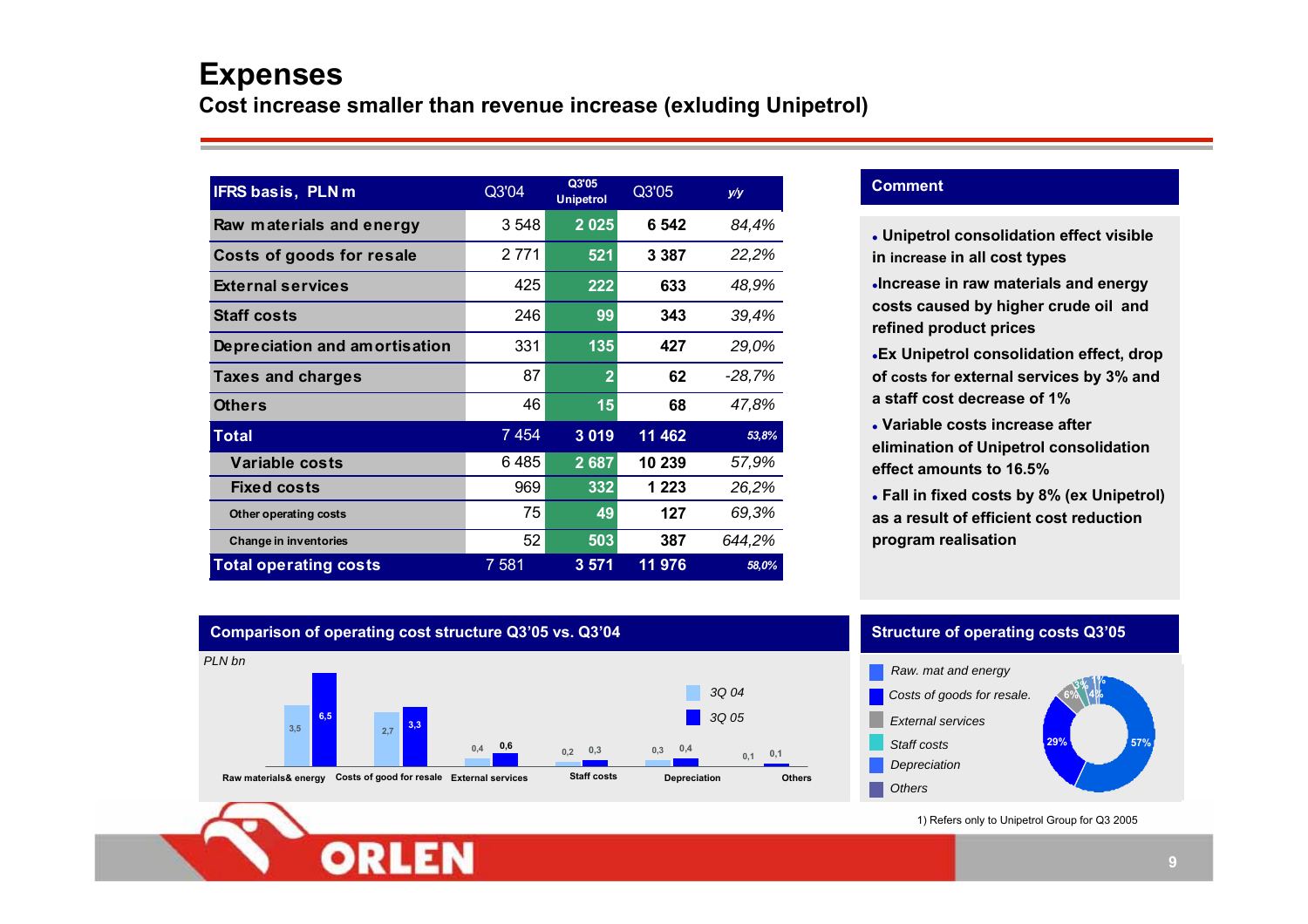# **Operating profit by segment**

**Significant improvement in operating results**

| <b>IFRS basis, PLN m</b>      | Q3'04 | Q3'05<br>Unipetrol <sup>1</sup> | Q3'05   | y/y      |
|-------------------------------|-------|---------------------------------|---------|----------|
| <b>Operating profit</b>       | 995   | 132                             | 1 1 9 5 | 20,1%    |
| of which:                     |       |                                 |         |          |
| Refining <sup>2</sup>         | 761   | 74                              | 1 1 3 2 | 48.8%    |
| <b>Retail</b>                 | 82    | $\overline{2}$                  | 59      | $-28.0%$ |
| <b>Petrochemicals</b>         | 223   | 88                              | 158     | $-29.1%$ |
| Others <sup>3</sup>           | -3    | $-32$                           | $-13$   | n.a.     |
| Non attributable <sup>4</sup> | $-68$ | 0                               | $-141$  | 107,4%   |

#### **Operating profits comparison, 3 Q 05 vs. 3 Q 04**



#### **Comment**

**Leased operating result due to Unipetrol consolidation and efficiency improvements in refining segment**

z **Lower retail result caused by sales decrease of 3.3% (ex Unipetrol) and one-offs**

**• Drop in operating profit due to Olefins II and Hydrocracking installation and maintenance shutdown**

1)Refers only to Unipetrol Group for June 2005 2)Production, Wholesale and Logistics

3)Departments responsible for energetic media and social activity and services subsidiaries of PKN ORLEN 4) Includes corporate centre of PKN and subsidiaries not mentioned in previous segments

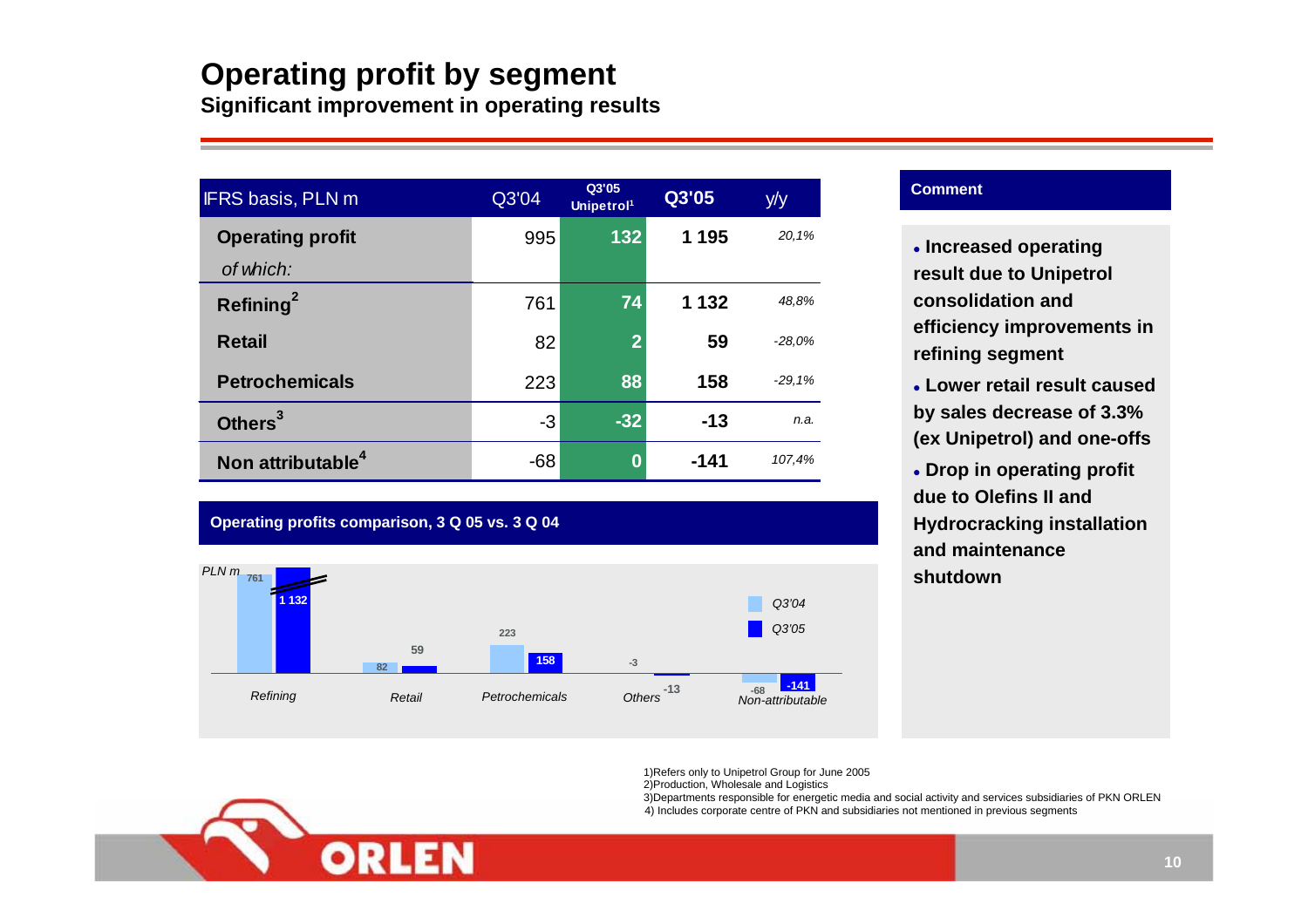# **Profit and loss account Direct effect of full quarter of Unipetrol consolidation**

| IFRS basis, PLN m                                   | 3Q'04   | 3Q'05<br>Unipetrol <sup>1</sup> | 3Q'05    | y/y    |
|-----------------------------------------------------|---------|---------------------------------|----------|--------|
| <b>Revenues</b>                                     | 8 5 0 4 | 3656                            | 13 0 74  | 53,7%  |
| Cost of sales                                       | $-6763$ | $-3434$                         | $-11047$ | 63,3%  |
| <b>Distribution costs</b>                           | $-538$  | $-26$                           | $-543$   | 0,9%   |
| Administrative expenses                             | $-204$  | $-62$                           | $-259$   | 27,0%  |
| <b>Others</b>                                       | $-4$    | $-2$                            | $-30$    | 650,0% |
| <b>Operating profit</b>                             | 995     | 132                             | 1 195    | 20,1%  |
| <b>Financial income</b>                             | 91      | 80                              | 131      | 44,0%  |
| <b>Financial expenses</b>                           | $-31$   | $-106$                          | $-63$    | 103,2% |
| <b>Profit before</b><br>tax&minorities int.         | 1 0 6 7 | 97                              | 1 2 6 7  | 18,7%  |
| <b>Tax</b>                                          | $-217$  | $-37$                           | $-254$   | 17,1%  |
| Net profit                                          | 833     | 60                              | 980      | 17,6%  |
| Comparison of EBITDA and net margin Q3'05 vs. Q3'04 |         |                                 |          |        |
| In%<br><b>EBITDA</b> margin                         |         | Net margin                      |          | 3Q'04  |
|                                                     |         |                                 |          | 3Q'05  |

**9,8 7,5**

#### **Comment**

z **Strong effect of Unipetrol consolidation seen in every line of the P&L**

z **Excluding administrative expenses of Unipetrol and cost of sales, the decrease PKN ORLEN Group equals to 4% i 3% respectively**

<sup>z</sup>**Financial expenses increased due to theconsolidation of Unipetrol debt**

<sup>z</sup>**EBITDA margin – excluding Unipetrol - amounts to 14.4%**

1) Refers to 3Q2005 Unipetrol Group

**15,6 12,4**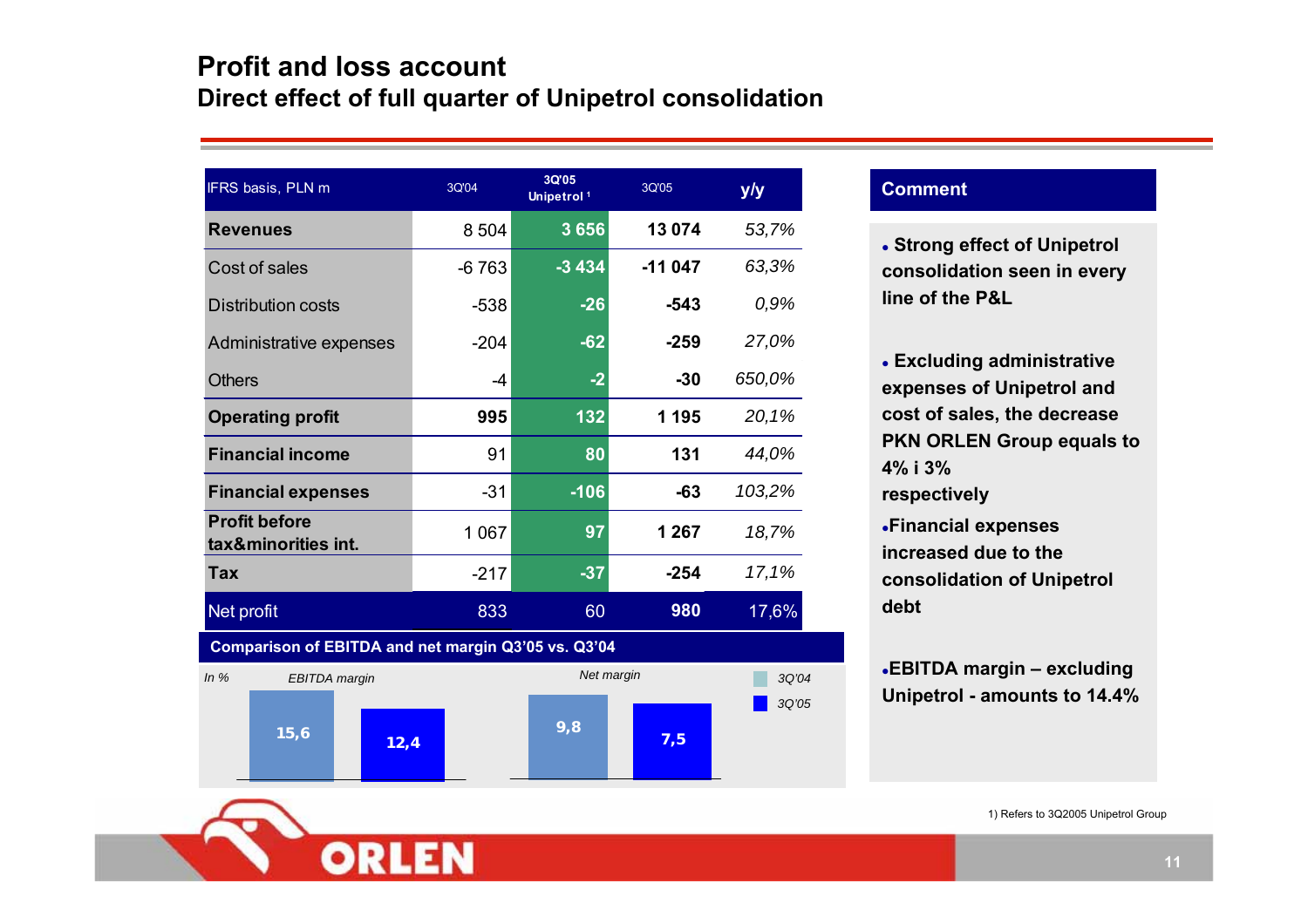

# **Operating activity the main driver of the net profit increase**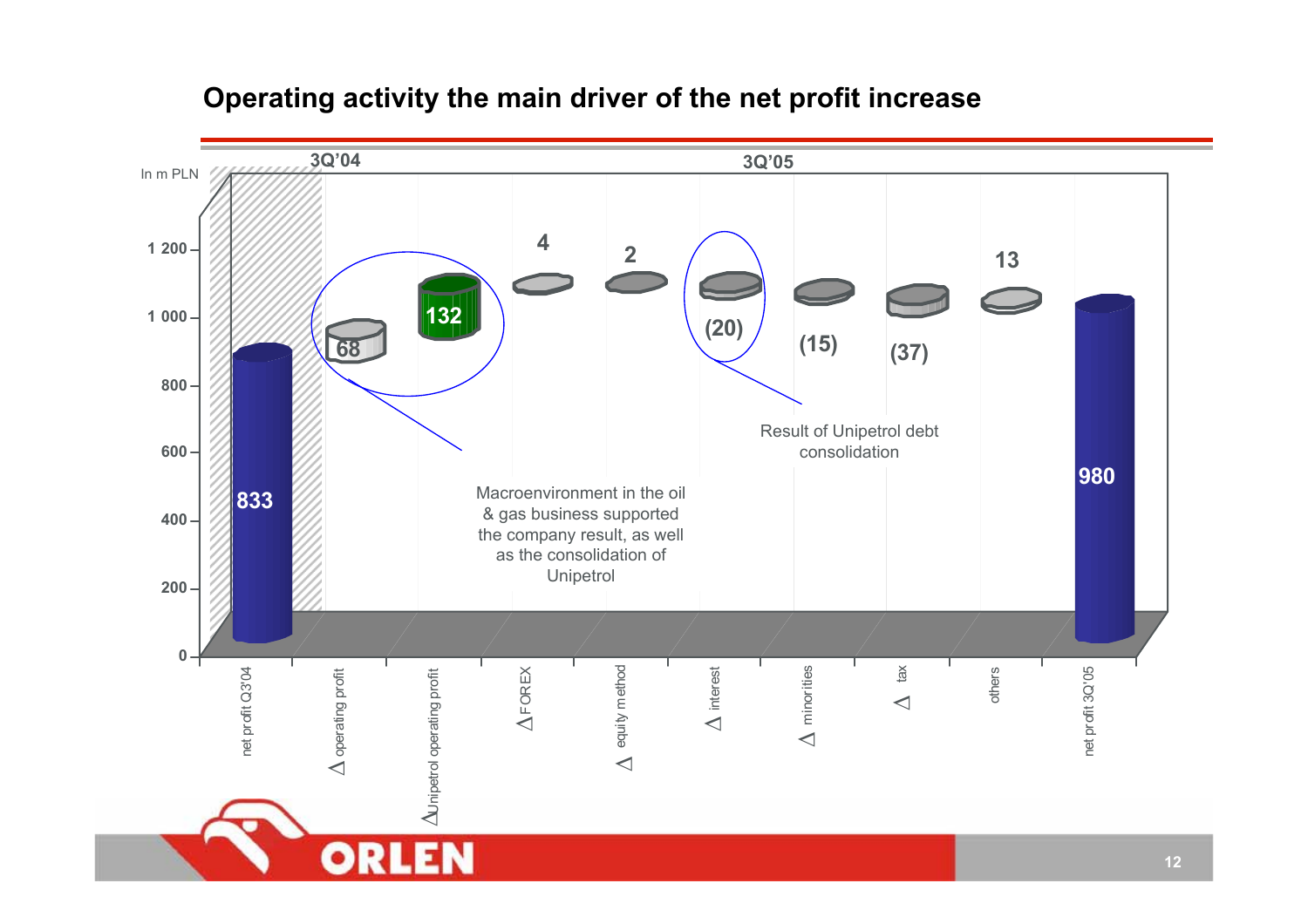# **Refining segment in Q3'20051**

Efficiency increase and a favourable operating environment

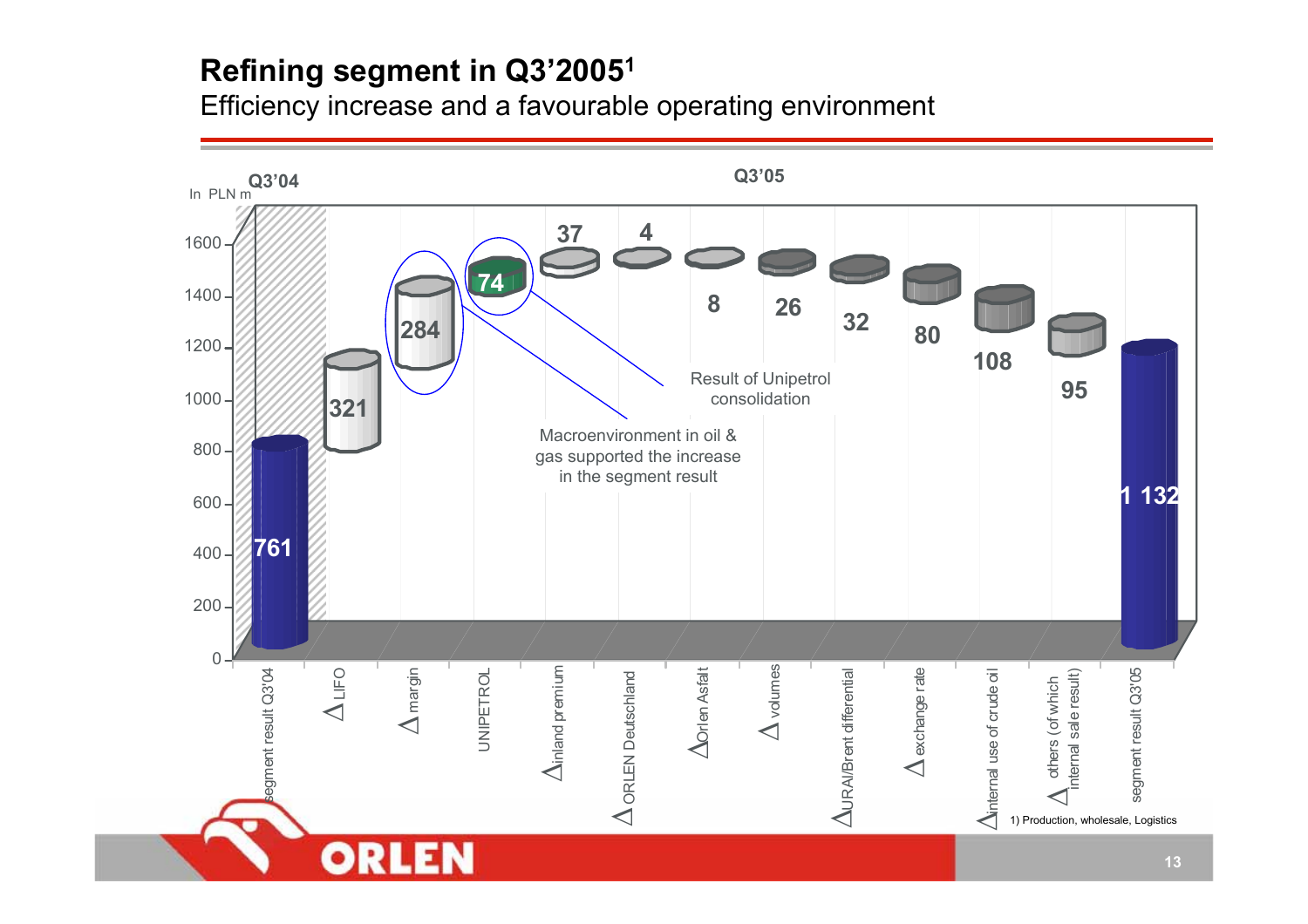# **Petrochemical segment**

Visible decrease of margin on petrochemical products

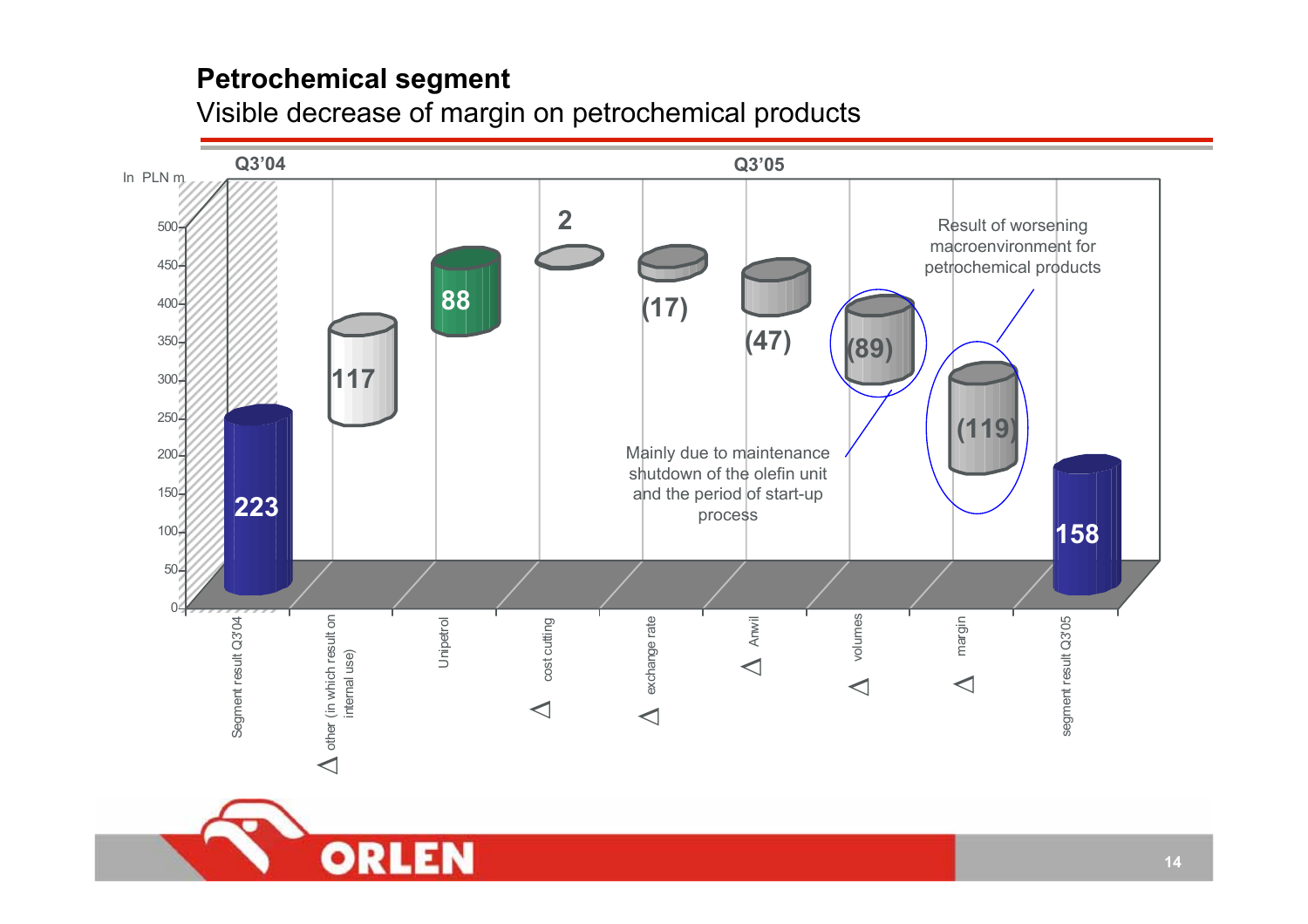# **Retail segment**

**High prices result in decreased fuel consumption and a lower segment result**

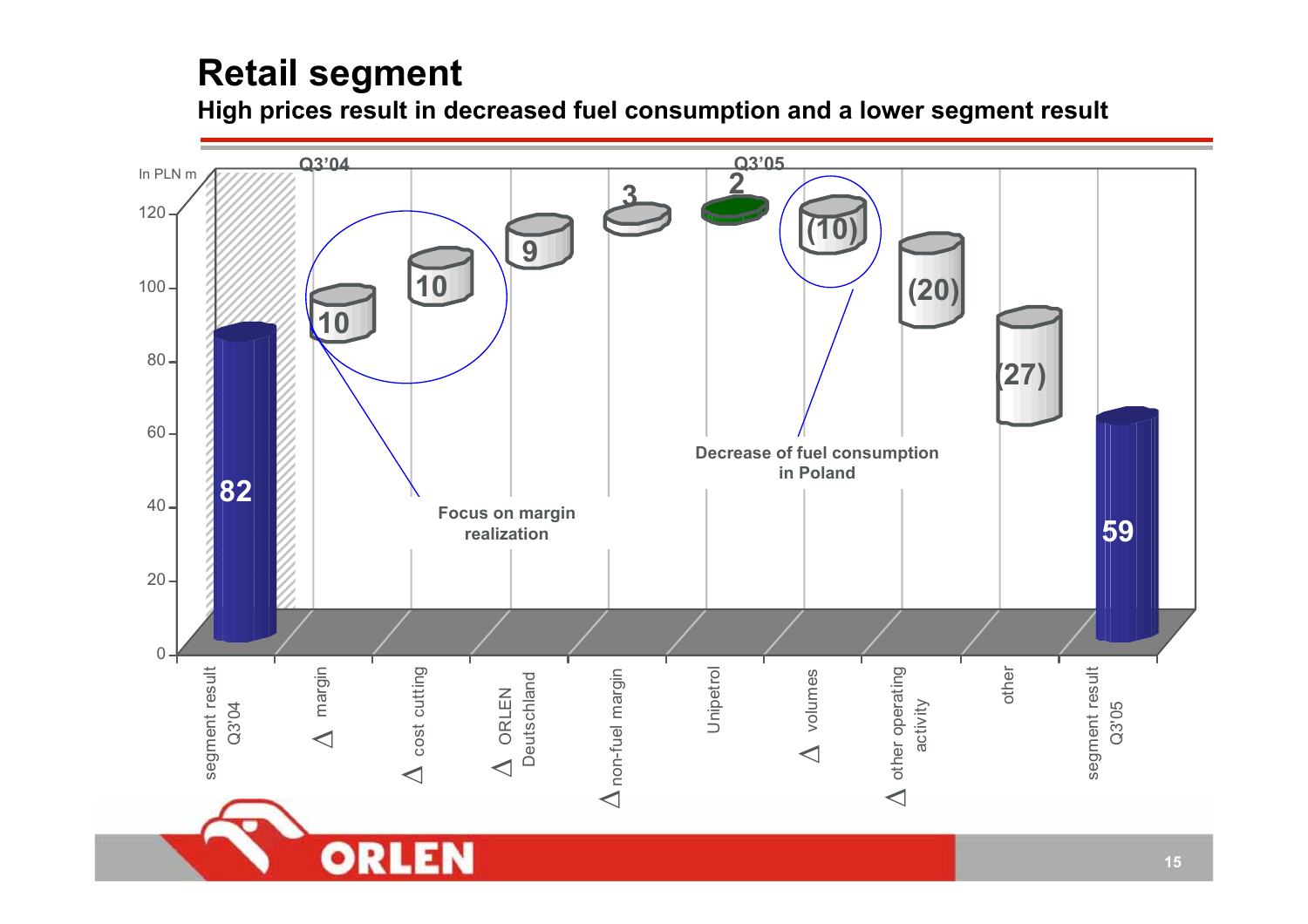# **Cost cutting program**

Reduction target will be achieved

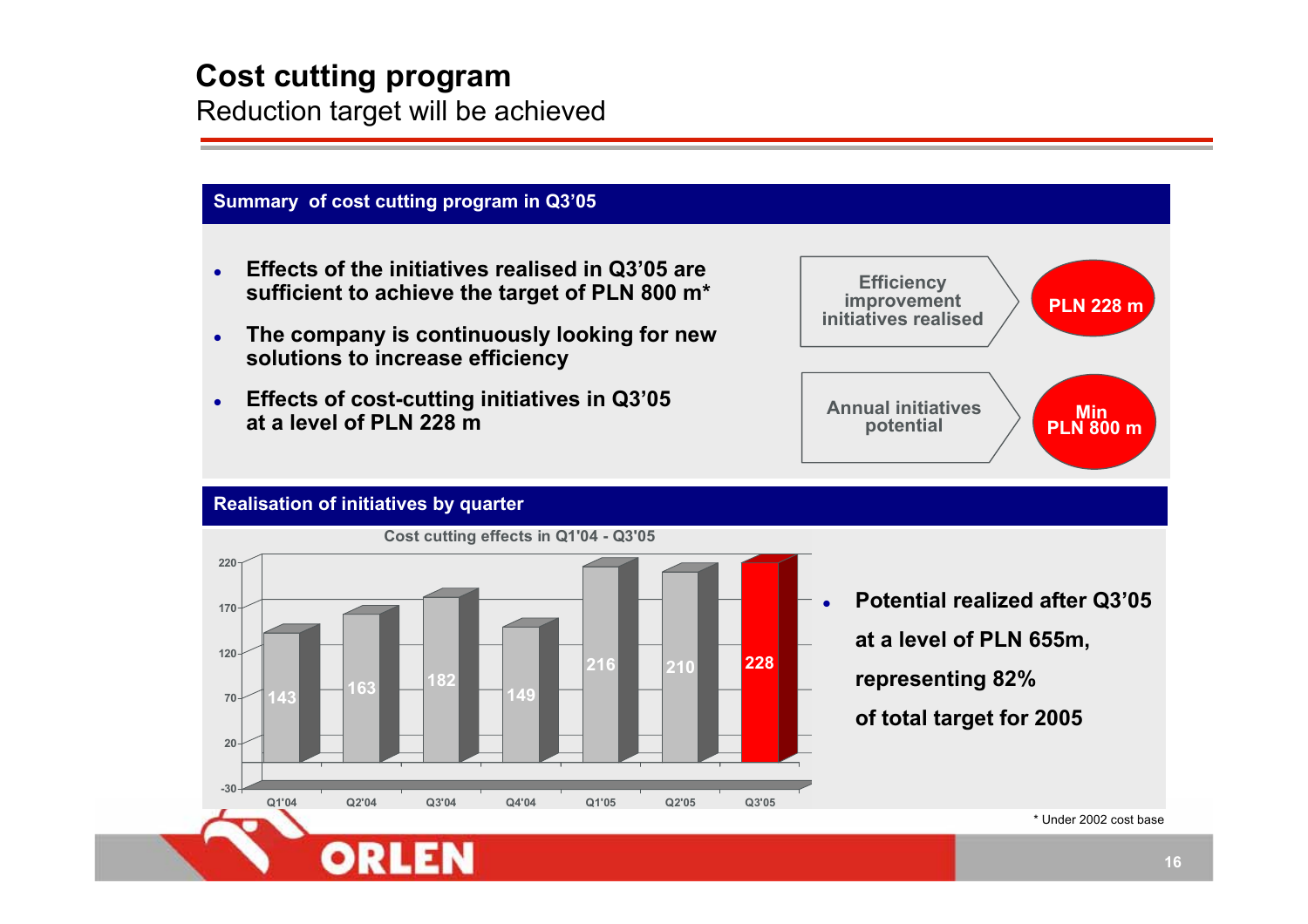**Comparison of financial results for Q3'05 and 1-3Q'05**

**Characteristics of macroeconomic environment**

**Financial results Q3'2005**

**Strategy update**

**Supporting slides**

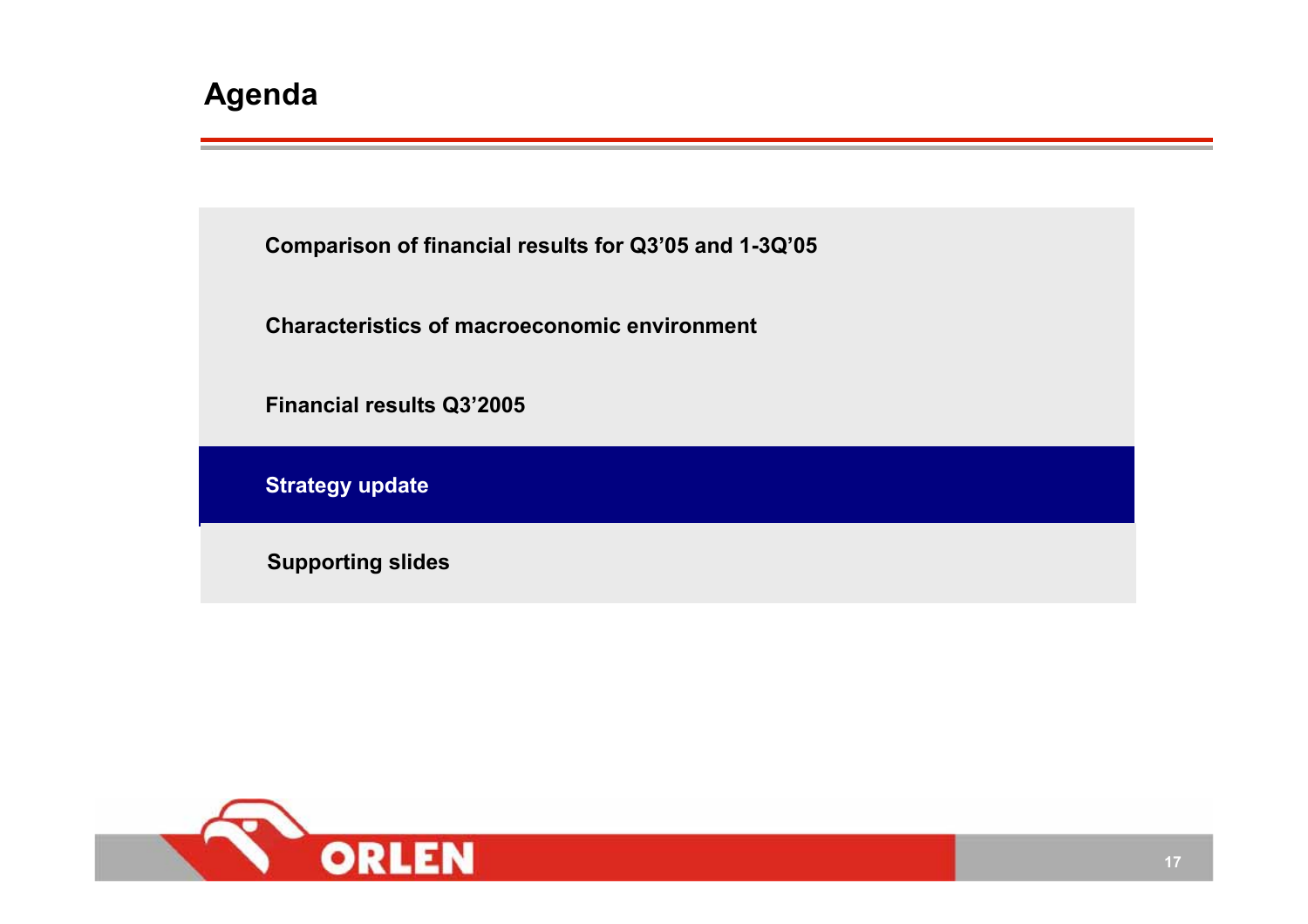# **Orlen Deutschland**

Assets in a difficult and competitive market

### **Orlen Deutschland**

- **494 retail sites acquired in Northern Germany in 2003**
- z **After optimisation PKN ORLEN has 480 sites under two brands;**

| <b>ORLEN</b> | <b>Premium</b> | 116         |
|--------------|----------------|-------------|
| <b>STAR</b>  | <b>Economy</b> | $364^{(1)}$ |

- z **Estimated market share in Northern Germany ca 7%, and 3% in the whole of Germany**
- **SWAP fuel products with multinational companies**

#### **Orlen Deutschland, location**



### **Operating data**

- z **Headcount : 116**
- z **Fuel - retail sales: ca. 1.46 m l p.a.**
- z **Fuel - wholesale sale: ca. 0.76 m l p.a.**
- z **Average throughput per site: ca. 3 m l p.a.**



(1) Including 26 sites by hipermarkets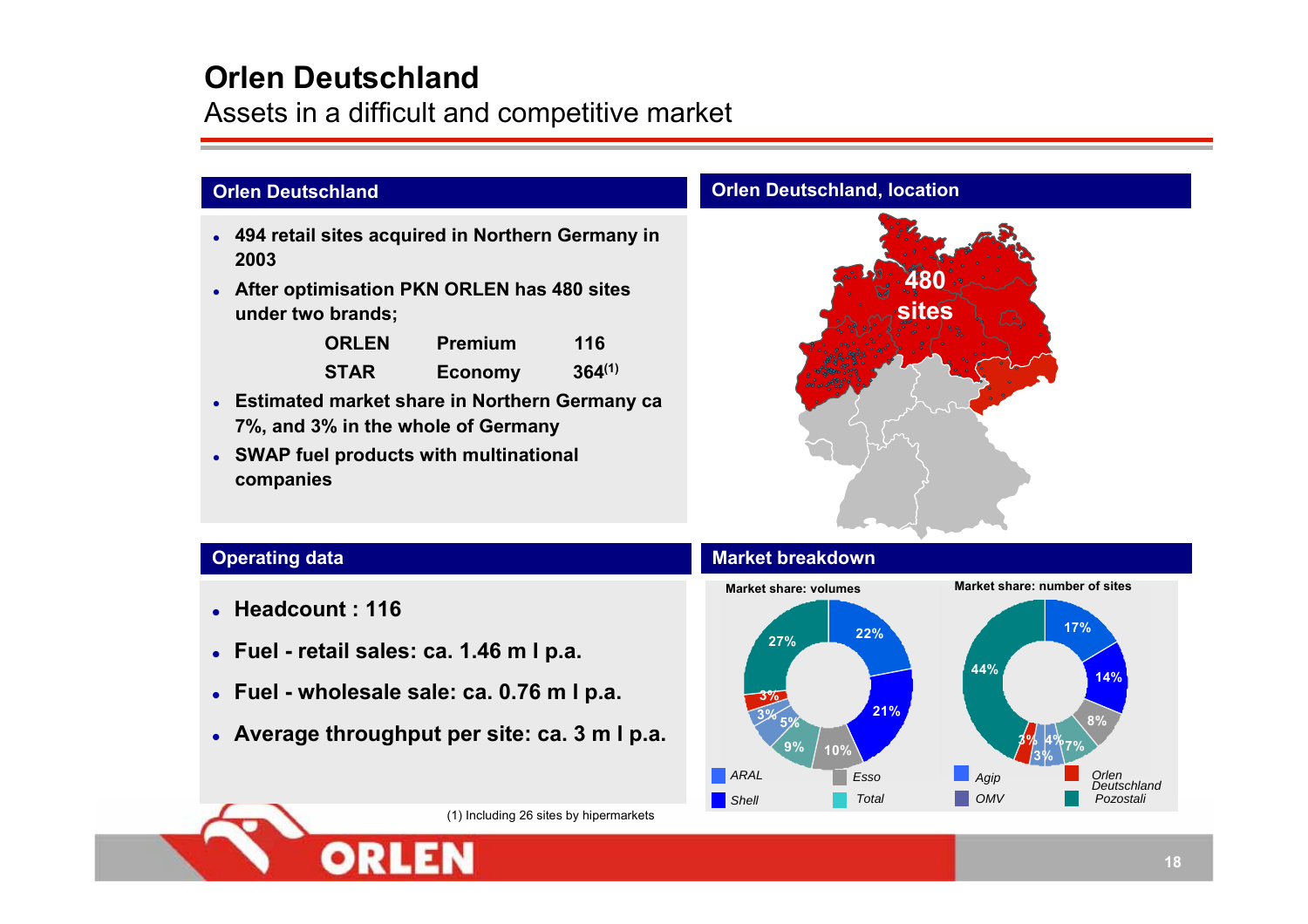# **German market**

Outlook to 2009

#### **Current market situation**

- z **Economy sites are highly favored by customers**
- **Total fuel volume increase on ORLEN Deutschland sites in comparison to negative market trend of fuel consumption**
- **Strong competition and decreasing market resulted in retail margin flattening**

#### **Historical average retail margin**





OR

#### **Retail margin forecast**



#### Source: PKN ORLEN, Roland Berger, Wood MacKenzie, MWV, EID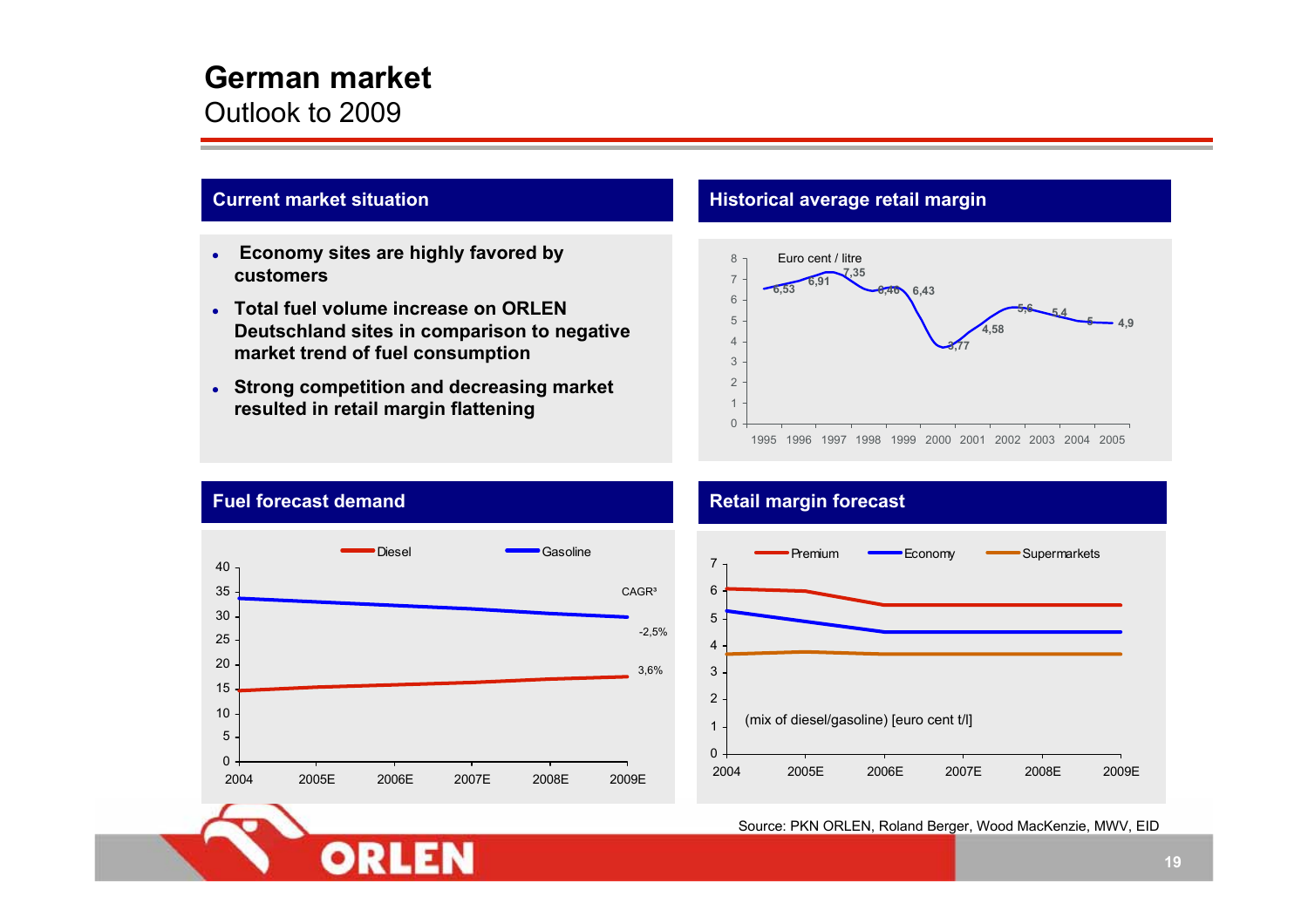# **ORLEN Deutschland**

SWAP agreement increases substantially profitability of German investment

### **SWAP profile and its influence on PKN ORLEN**

- O **SWAP agreements are being concluded between PKN ORLEN and oil & gas companies acting both in the Polish and German markets in terms of mutual fuel supplies**
- O **SWAPs support favourable fuel sales of ca 1.5 m tonnes in the Polish market, which is equivalent to ca. 18% of the fuel production of PKN ORLEN**
- O **The SWAP agreement with the multinationals generate an additional operating income estimated at a minimum level of EUR 10 m from PKN ORLEN's point of view**
- O **Additional effects for PKN ORLEN as a result of lower unit fuel supply cost to the market**

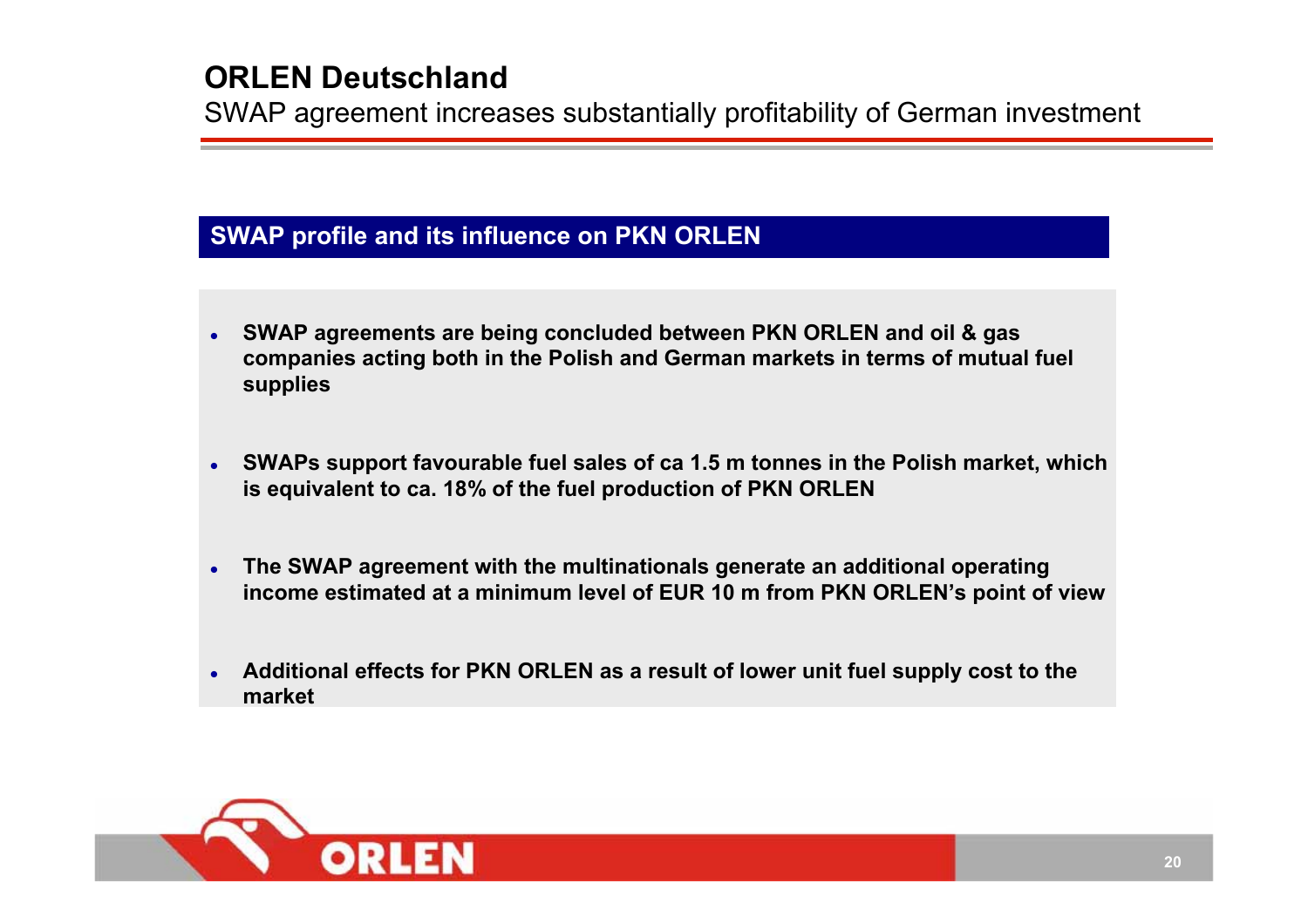## **Alternative scenarios**

Strategic development of Orlen Deutschland and possible effects

| <b>Possible strategy on German market</b> |                                                 |                                                                                                                                                                                                                                 |  |  |  |  |  |  |  |
|-------------------------------------------|-------------------------------------------------|---------------------------------------------------------------------------------------------------------------------------------------------------------------------------------------------------------------------------------|--|--|--|--|--|--|--|
| 1) Exit                                   | <b>Substantial</b><br>accounting<br><b>LOSS</b> | • Exit from the market by<br>the sale of sites                                                                                                                                                                                  |  |  |  |  |  |  |  |
| 2) Restructuring                          | ROACE <sup>1)</sup><br>14.7%                    | • Cost of the sites optimisation<br>• Headquarters restructuring<br>• Spin-off of non-profitable sites                                                                                                                          |  |  |  |  |  |  |  |
| 3) Restructuring<br>and development       | ROACE <sup>1)</sup><br>$18.4\%$ *               | • Includes scenario (2) above<br>Improved effects of scale by acquisition<br>Target of 10% market share in Northern<br>German<br>• This strategy does not exclude the future<br>sale of the business under better<br>conditions |  |  |  |  |  |  |  |
|                                           |                                                 | * ROACE without SWAP effects =7,7%<br>1) Under conservative assumption of retail margin in 2006-2009 at a level ca. 4.5 euro cent/l for the economy brand.                                                                      |  |  |  |  |  |  |  |
|                                           |                                                 | Additional effect of SWAP agreement on operating profit of PKN ORLEN at a min level of EUR 10 m                                                                                                                                 |  |  |  |  |  |  |  |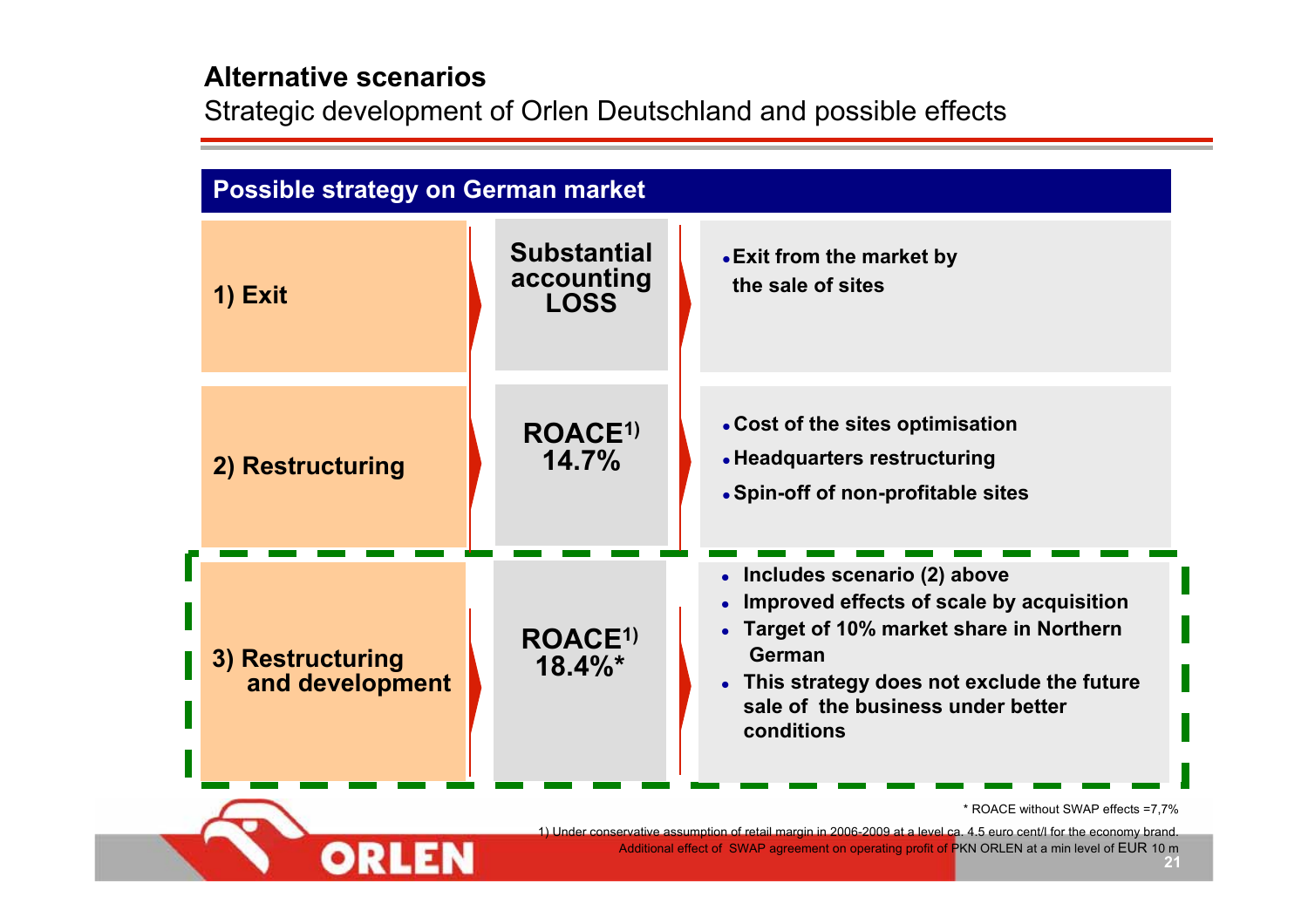# **Restructuring and development of Orlen Deutschland**

**ORLEN** 

**START START** 

Decision of PKN ORLEN supporting increase of shareholder value

| <b>Development scenario for German market</b> |                                                                                                                                                                                                                                                                                                                                                                                                                                                                                                                                                                                                      |       |  |  |  |  |  |  |
|-----------------------------------------------|------------------------------------------------------------------------------------------------------------------------------------------------------------------------------------------------------------------------------------------------------------------------------------------------------------------------------------------------------------------------------------------------------------------------------------------------------------------------------------------------------------------------------------------------------------------------------------------------------|-------|--|--|--|--|--|--|
|                                               | in EUR m                                                                                                                                                                                                                                                                                                                                                                                                                                                                                                                                                                                             | 2009  |  |  |  |  |  |  |
| 3) Restructuring and                          | <b>ROACE</b>                                                                                                                                                                                                                                                                                                                                                                                                                                                                                                                                                                                         | 18,4% |  |  |  |  |  |  |
| development                                   | <b>NPV</b>                                                                                                                                                                                                                                                                                                                                                                                                                                                                                                                                                                                           | 142   |  |  |  |  |  |  |
|                                               | One off expenses                                                                                                                                                                                                                                                                                                                                                                                                                                                                                                                                                                                     | 81    |  |  |  |  |  |  |
| <b>EBITDA EUR m</b>                           | • One-off cost at a level of ca. EUR 31 m <sup>1)</sup>                                                                                                                                                                                                                                                                                                                                                                                                                                                                                                                                              |       |  |  |  |  |  |  |
| 40<br>30 <sup>°</sup><br>20<br>10             | • As a result of in-depth restructuring taking place chiefly<br>in 2006, incremental operating profit shall be recorded<br>from 2007.<br>Realization of this strategy generates the best possible<br>positive financial results in the long term<br>• Execution of the SWAP agreements will allow PKN<br><b>ORLEN to realize a ROACE for the German retail sites</b><br>which, from PKN ORLEN's perspective, will be at a level<br>acceptable to the company's strategy<br>• Acquisition of ca. 250 sites by 2009 would create the<br>potential to gain a 10% share of the Northern German<br>market |       |  |  |  |  |  |  |
| $\bf{0}$<br>2009<br>2007<br>2008<br>2006      | Realization of the scenario assumes spending<br>additionally ca. EUR 50 m for acquisition and re-<br>branding sites                                                                                                                                                                                                                                                                                                                                                                                                                                                                                  |       |  |  |  |  |  |  |
|                                               | • This strategy does not exclude the future sale of the<br>business under better conditions                                                                                                                                                                                                                                                                                                                                                                                                                                                                                                          |       |  |  |  |  |  |  |
|                                               | 1) For this purpose provision will be created in 4q'05 amounting to app. PLN 120 m.                                                                                                                                                                                                                                                                                                                                                                                                                                                                                                                  |       |  |  |  |  |  |  |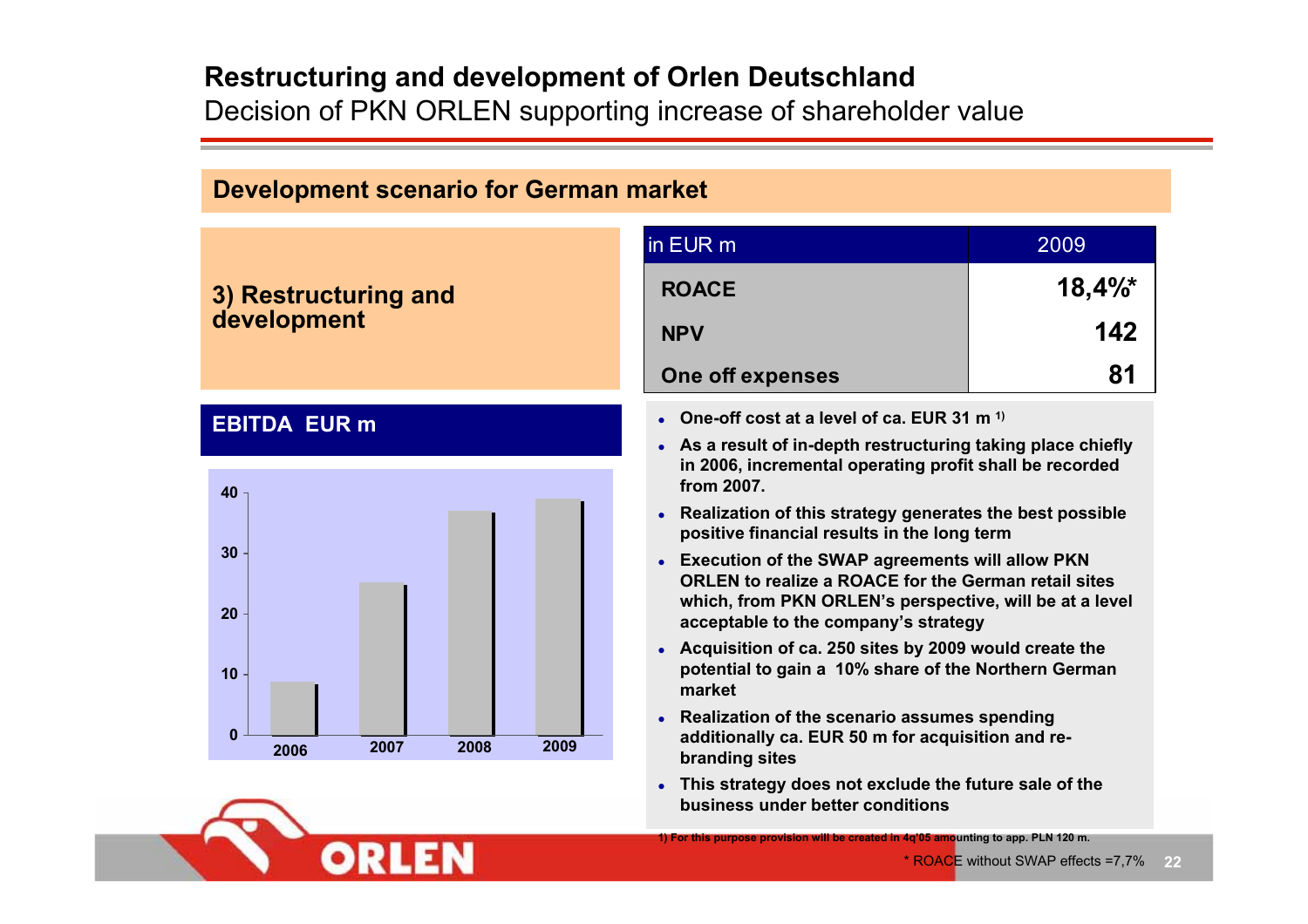# **PKN ORLEN and Mažeikių Nafta - strong regional player**



#### **Pozycja partnerów w Środkowo – Wschodniej**  lled com

- According to the required deadline, on November 10, 2005, PKN ORLEN has submitted individual, preliminary non-binding indicative interest in acquiring the 53.7% stake in AB Mažeikių Nafta, currently being divested by Yukos.
- The offer was presented also to the Lithuanian government and covers also the government-owned stake
- PKN ORLEN does not exclude cooperation with a Russian oil producer, if Lithuanian government will raise such a condition
- Timeframe for further steps in the bid was not announced so far.

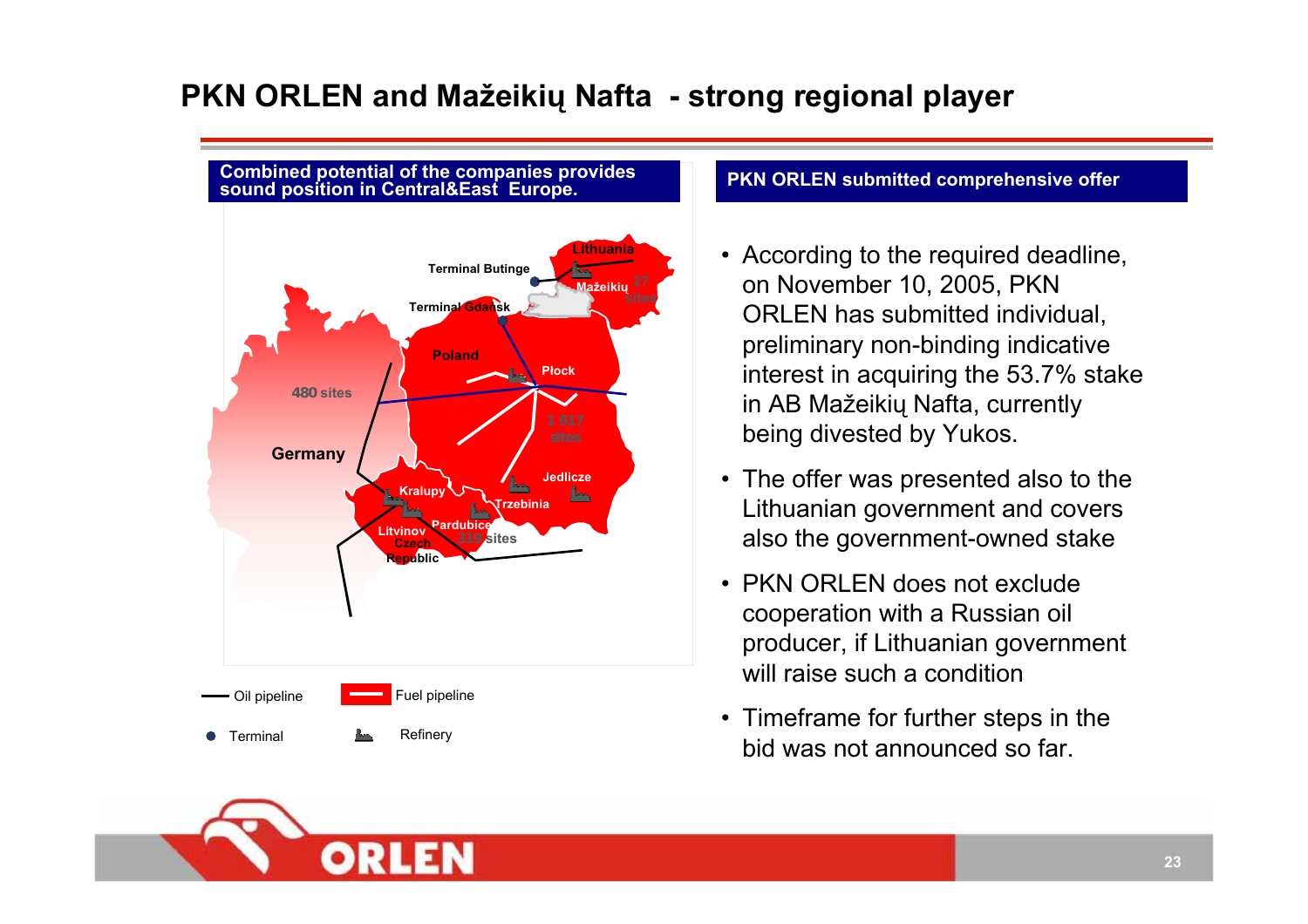# **Divisional Management Implementation planned on 1 January 2006**.<sup>1</sup>

**ORLEN** 

| <b>One company</b>                          | Cooperation within Group; management teams with common targets<br>and joint responsibility for results                                                           |
|---------------------------------------------|------------------------------------------------------------------------------------------------------------------------------------------------------------------|
| <b>Common strategy</b>                      | Building and enforcing the Group's common strategy within the<br>confines of the Group                                                                           |
| De-bureaucratise                            | Moving part of decisions below the level of the management board;<br>simplification of procedures - unambiguous responsibility and<br>concentration on key tasks |
| <b>Coordinated planning</b>                 | Coordinated planning and financial and investment reporting within<br>the confines of the Group and segments                                                     |
| <b>Integrated HR policies</b>               | Integrated HR policies, common standards and motivational systems<br>(MBO) – one corporate culture                                                               |
| <b>Optimising the scale of</b><br>the Group | Optimising the operational activities within the confines of the Group<br>(purchasing, investment, margin management, marketing, internal<br>services)           |
| <b>Support for main</b><br>functions        | Headquarter provide business units with support function,<br>centralisation of selected services; unified procedures and standards                               |
|                                             | 1) Planned implementation of divisional management in Unipetrol - January 1st 2007                                                                               |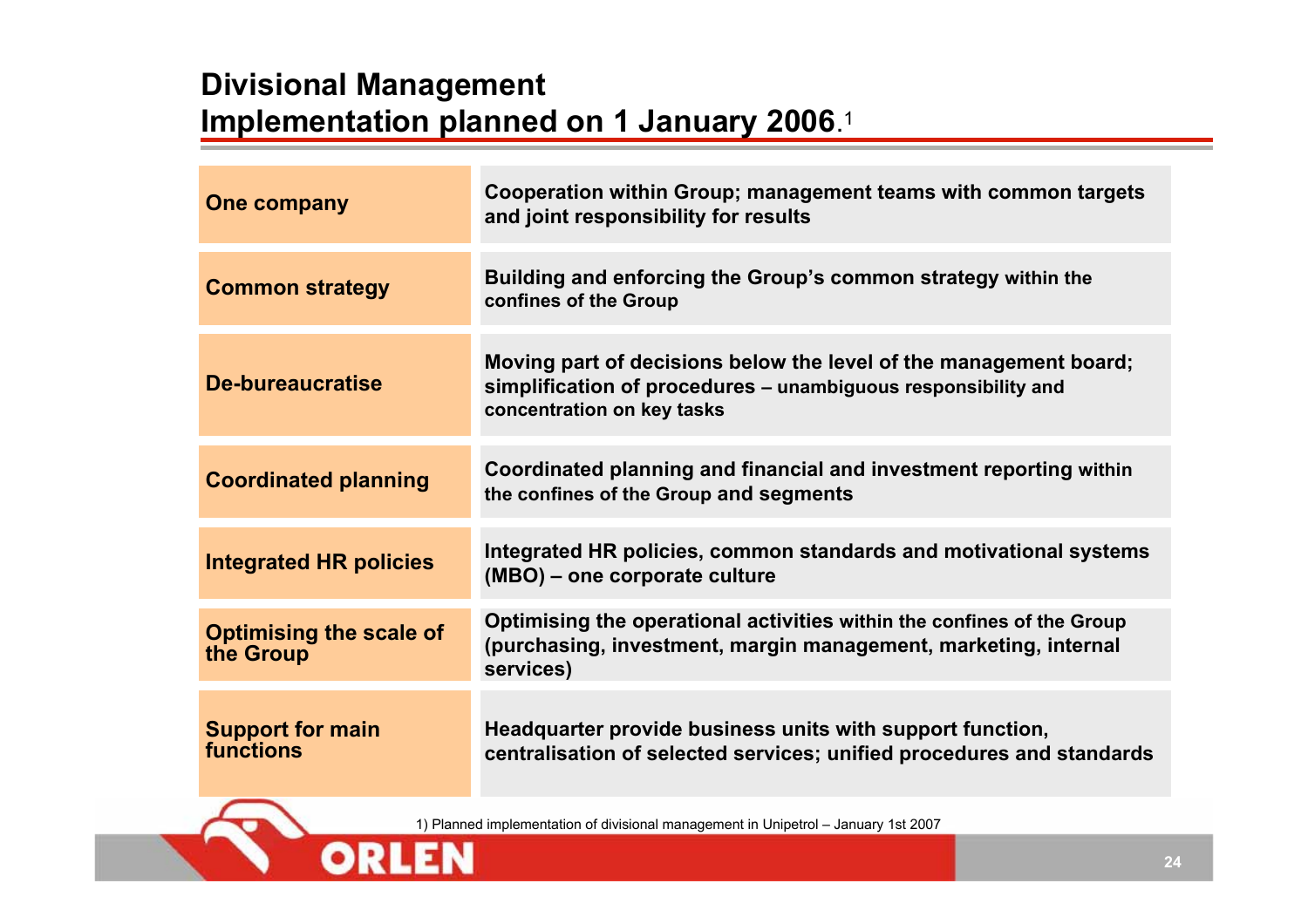# **Expected results of implementation of divisional management**

**Following the implementation of segment management synergies in the subsequent areas are expected:**

> $\blacktriangleright$ **optimisation of investment expenses**

¾ **production and sales synergies following the optimisation of operational planning (margin optimisation in multi-plant production)**

- ¾ **coordination of purchase policies within the ORLEN Group**
- $\geq$  **centralisation and cost savings in support functions areas**
- $\blacktriangleright$  **cost savings in ORLEN Group entities**



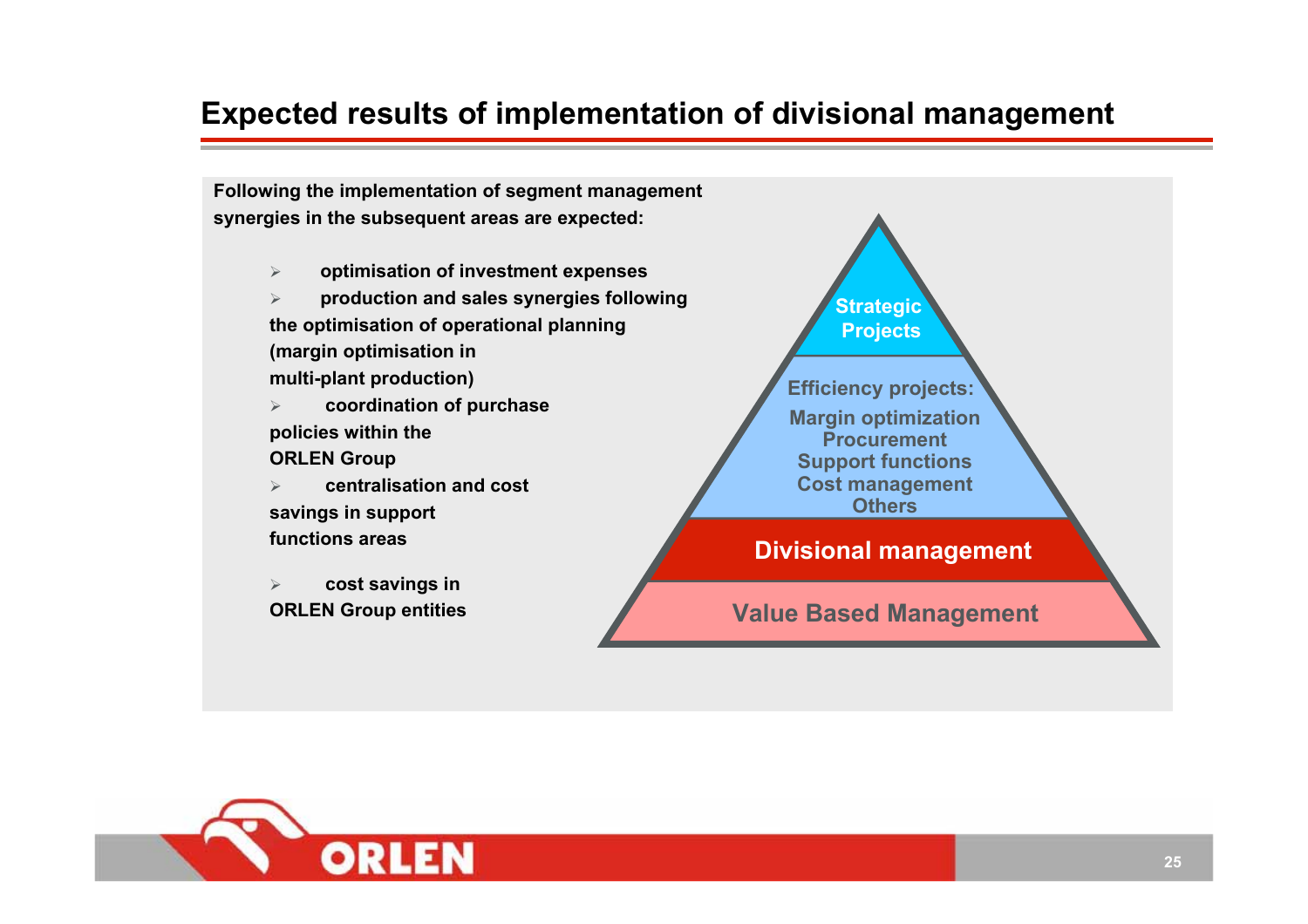**Implemented the organizational structure and value chain management is based on the best world principles**

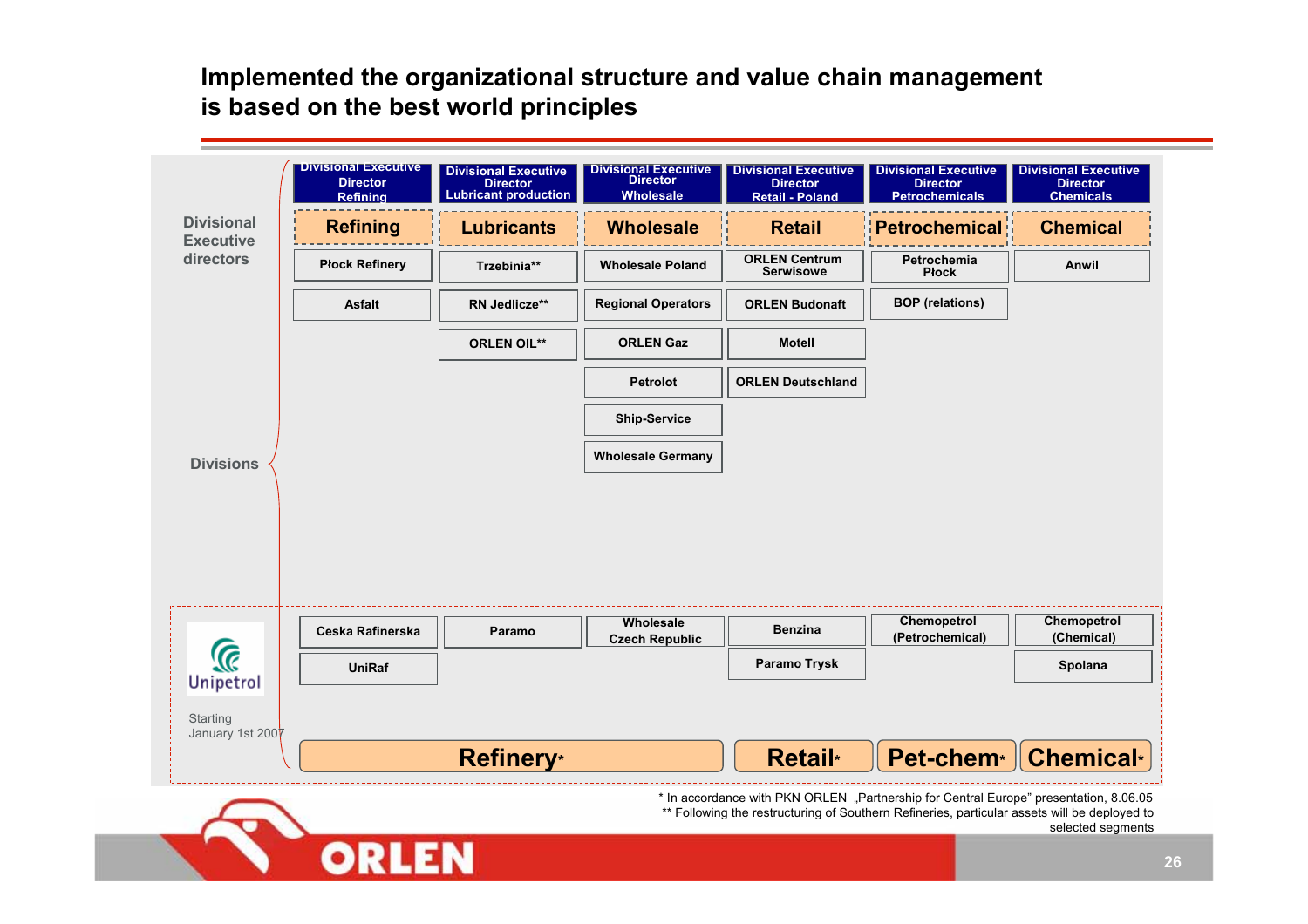## **PKN ORLEN enters the dynamically expanding polyester market - PET**

**Extending the value chain in the petrochemical segment of the PKN ORLEN Group construction of the paraxial (PX) and teraphthalic acid (PTA) installations**

- **Proposed investment in the complex:**
	- ¾ **PX installation – capacity of ca. 400k t/year**
	- ¾ **PTA installation – capacity of ca. 600k t/year**
	- ¾ **Additional products: benzene 80k t/year, ortho-ksylen 40k t/year**
- **Estimated increase of crude processing capacity by ca. 400-500k t/year**
- Value creation potential due to entrance to the expanding polyesters market (PET) - paraxial (PX) and mono-ethylene glycol (MEG) as a feedstock
- Maximizing the efficiency of the company by further utilization the operations of the current production units, as well as optimising the margins
- The project allows the company to react prior to the changes in the market:
- <sup>¾</sup>quantity (increase of diesel consumption as compared to gasoline) and
- <sup>¾</sup>quality (decrease of aromatics in fuel products)
- We aim at setting up our strong position in the European petrochemical segment, as this has tremendous upside potential

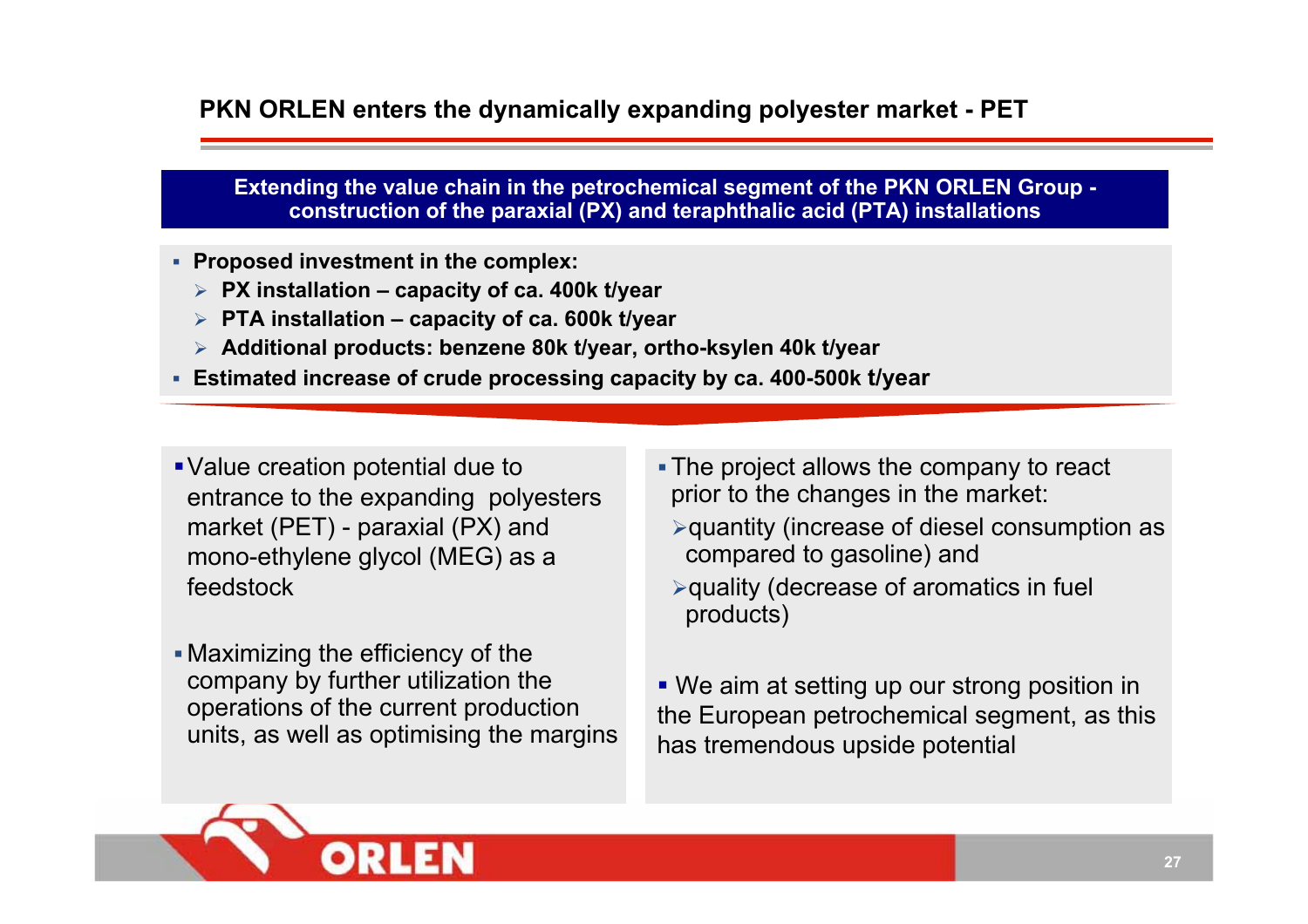

# Thank You for Your attention

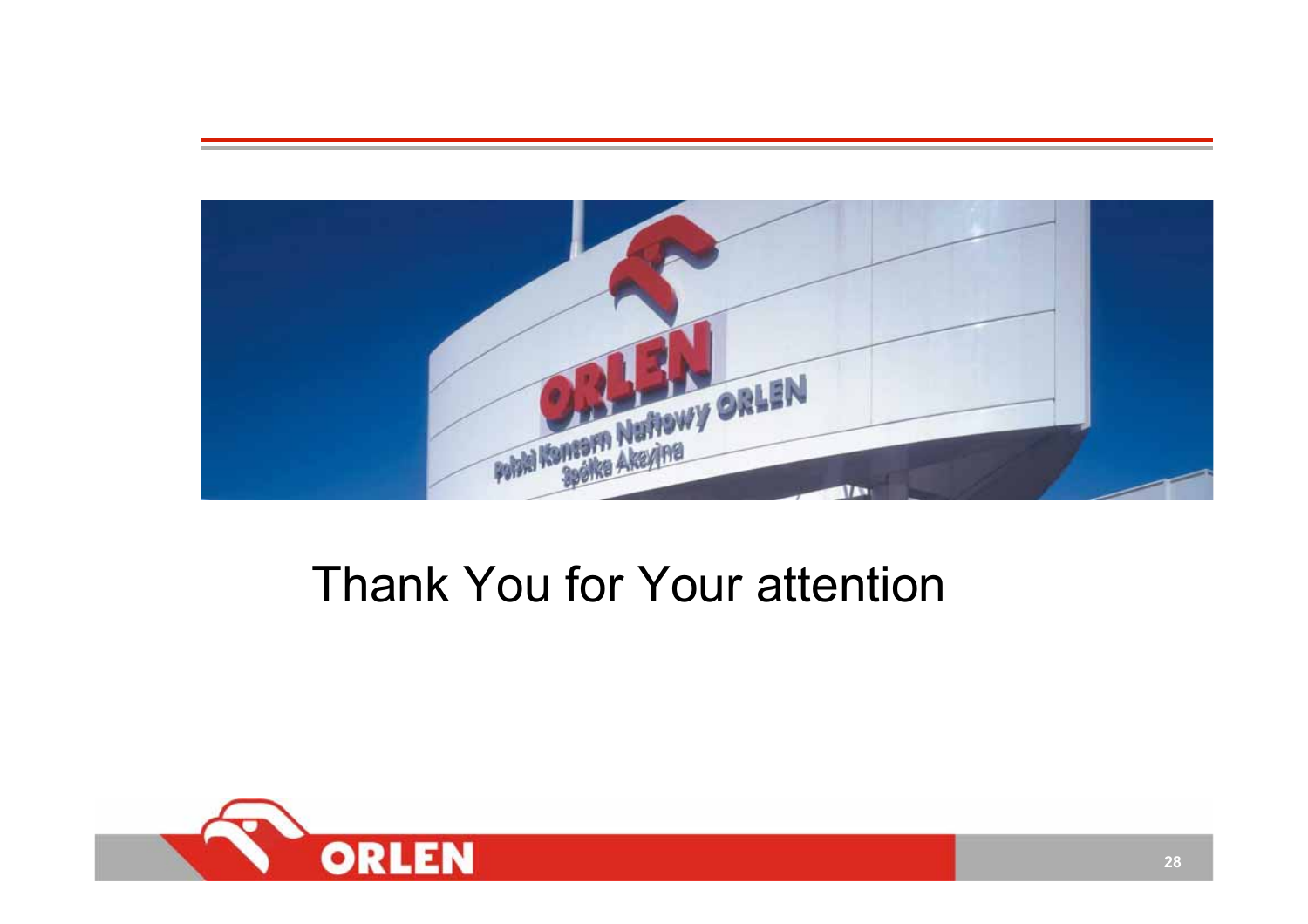# **Contact**



**For more information please contact our** 

| <b>IR Office:</b> |                   | <b>Press Office:</b> |                   |  |  |  |
|-------------------|-------------------|----------------------|-------------------|--|--|--|
| phone:            | + 48 24 365 33 90 | phone:               | + 48 24 365 41 50 |  |  |  |
| $\mathsf{fax}$ :  | +48 24 365 56 88  |                      | +48 22 695 34 57  |  |  |  |
| e-mail:           | ir@ORLEN.pl       | fax:                 | + 48 22 695 35 27 |  |  |  |
|                   |                   | e-mail:              | media@ORLEN.pl    |  |  |  |
|                   |                   |                      |                   |  |  |  |

#### **www.orlen.pl**

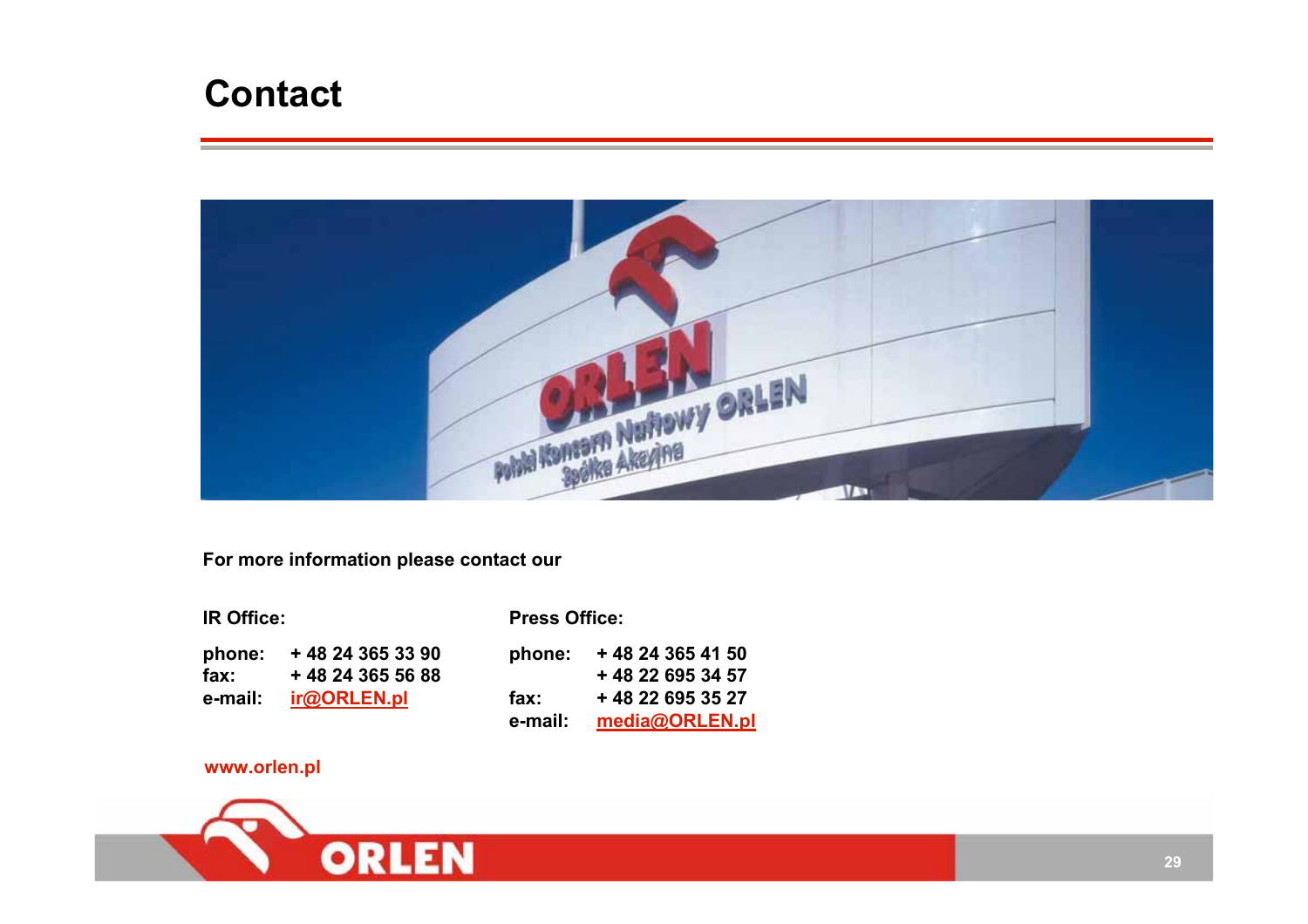

 $\bullet$ **Petrochemical market – summary of the environment**

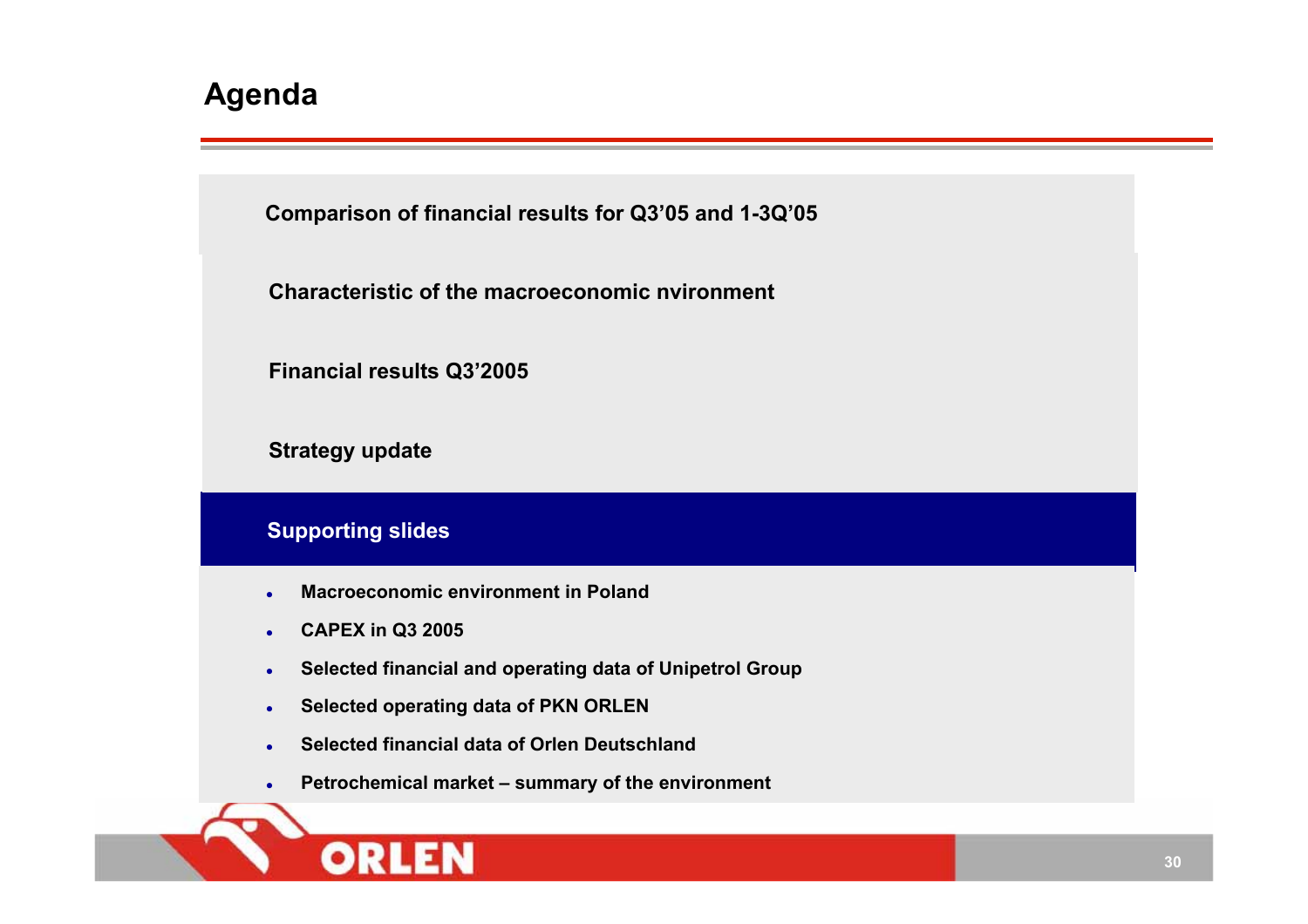## **Macroeconomic environment in Poland**



### **Unemployment rate**



#### **Comment**

- Increase of GDP rate of growth in Q3'05 – better results in manufacturing, trade and construction industry. Strengthening in consumer demand by 2.1%. Decrease in unemployment rate – **17.6%** (decrease of 1.3pp y/y).
- Estimated decrease in new car sales of **27.9%** (9 m'05 vs. 9 m'04)
- Estimated decrease of domestic fuel consumption (gasoline, diesel and LHO) by **4.2%E** (Q3'05 vs. Q3'04)
- Fall in PLN/USD exchange rate of 9%, from 3.62 to **3.30** (Q3'05 vs. Q3'04)

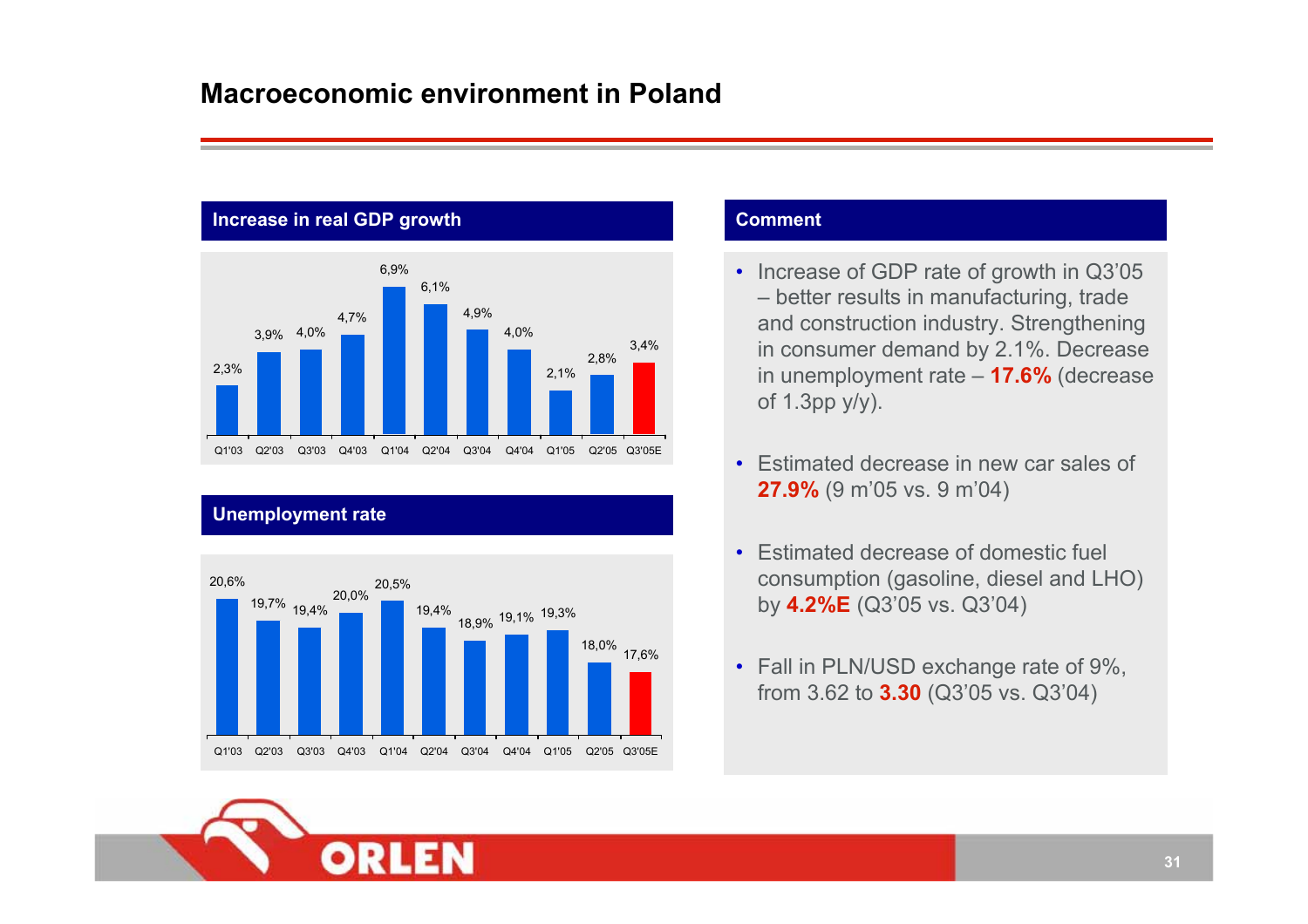# **Capex in Q3'05 Focus on petrochemicals development**

# **Investment in Q3'05 including Unipetrol**

PLN m



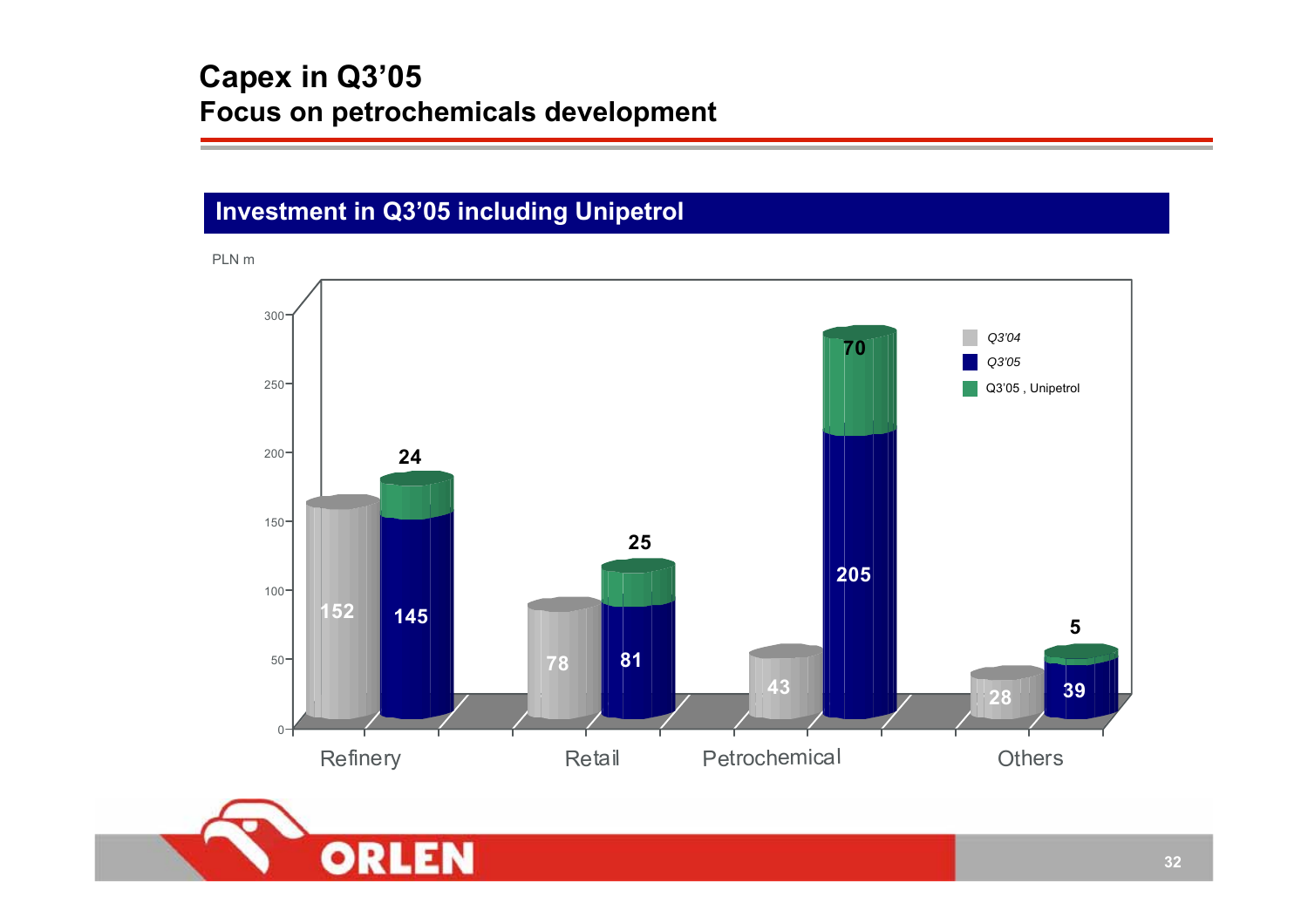# **Unipetrol Group Selected financial data for Q3'05 and Q3'04**

**TAY** 

ORLEN

|                                 |                   | Q1-Q3'04   | Q3'04      | Q1-Q3'05    | Q3'05       |
|---------------------------------|-------------------|------------|------------|-------------|-------------|
| <b>In '000 CZK</b>              |                   | <b>CAS</b> | <b>CAS</b> | <b>IFRS</b> | <b>IFRS</b> |
| Chemopetrol a.s.                | <b>Revenues</b>   | 19 475,5   | 6 935,1    | 23 507,3    | 8 001,7     |
|                                 | <b>EBITDA</b>     | 2 986,4    | 965,4      | 3 656,9     | 831,5       |
|                                 | Net result        | 849,7      | 272,0      | 1944,1      | 455,4       |
| Benzina a.s.                    | <b>Revenues</b>   | 15 383,1   | 6 243,3    | 8 540,3     | 3 258,7     |
|                                 | <b>EBITDA</b>     | 404,1      | 242,0      | 280,8       | 238,3       |
|                                 | Net result        | $-242,6$   | $-19,1$    | $-362,5$    | $-99,0$     |
| Ceska Rafinerska a.s.           | <b>Revenues</b>   | 6 440,2    | 1 0 38, 3  | 6 871,7     | 2 452,5     |
|                                 | <b>EBITDA</b>     | 1 296,9    | 370,0      | 1 440,5     | 975,1       |
|                                 | Net result        | 8,0        | 159,6      | 286,4       | 109, 1      |
| Kaucuk a.s.                     | <b>Revenues</b>   | 7 680,8    | 2 823,6    | 7 937,0     | 2 3 8 5 , 9 |
|                                 | <b>EBITDA</b>     | 714,1      | 215,1      | 879,9       | 564,6       |
|                                 | Net result        | 154,8      | 37,2       | 253,6       | 31,3        |
| Paramo a.s.                     | <b>Revenues</b>   | 6 553,7    | 2 983,5    | 7 807,9     | 2 985,9     |
|                                 | <b>EBITDA</b>     | 418,8      | 158,3      | 56,9        | 116,1       |
|                                 | Net result        | 206,2      | 105, 8     | $-153,1$    | $-58,4$     |
| Spolana a.s.                    | <b>Revenues</b>   | 3 678,6    | 1 213,5    | 4 267,4     | 1 271,9     |
|                                 | <b>EBITDA</b>     | 506,5      | 123,0      | 425,8       | 392, 1      |
|                                 | Net result        | 10,7       | $-39,9$    | 86,2        | $-76,2$     |
| <b>Unipetrol Rafinerie a.s.</b> | <b>Revenues</b>   | 42 456,3   | 16 866,2   | 59 497,8    | 13 804,1    |
|                                 | <b>EBITDA</b>     | 299,4      | 222,7      | 535,3       | 187,4       |
|                                 | <b>Net result</b> | 358,7      | 144,9      | 161,8       | 102,4       |

\*by the end of 2004 the company did not prepared IFRS quarterly financial statements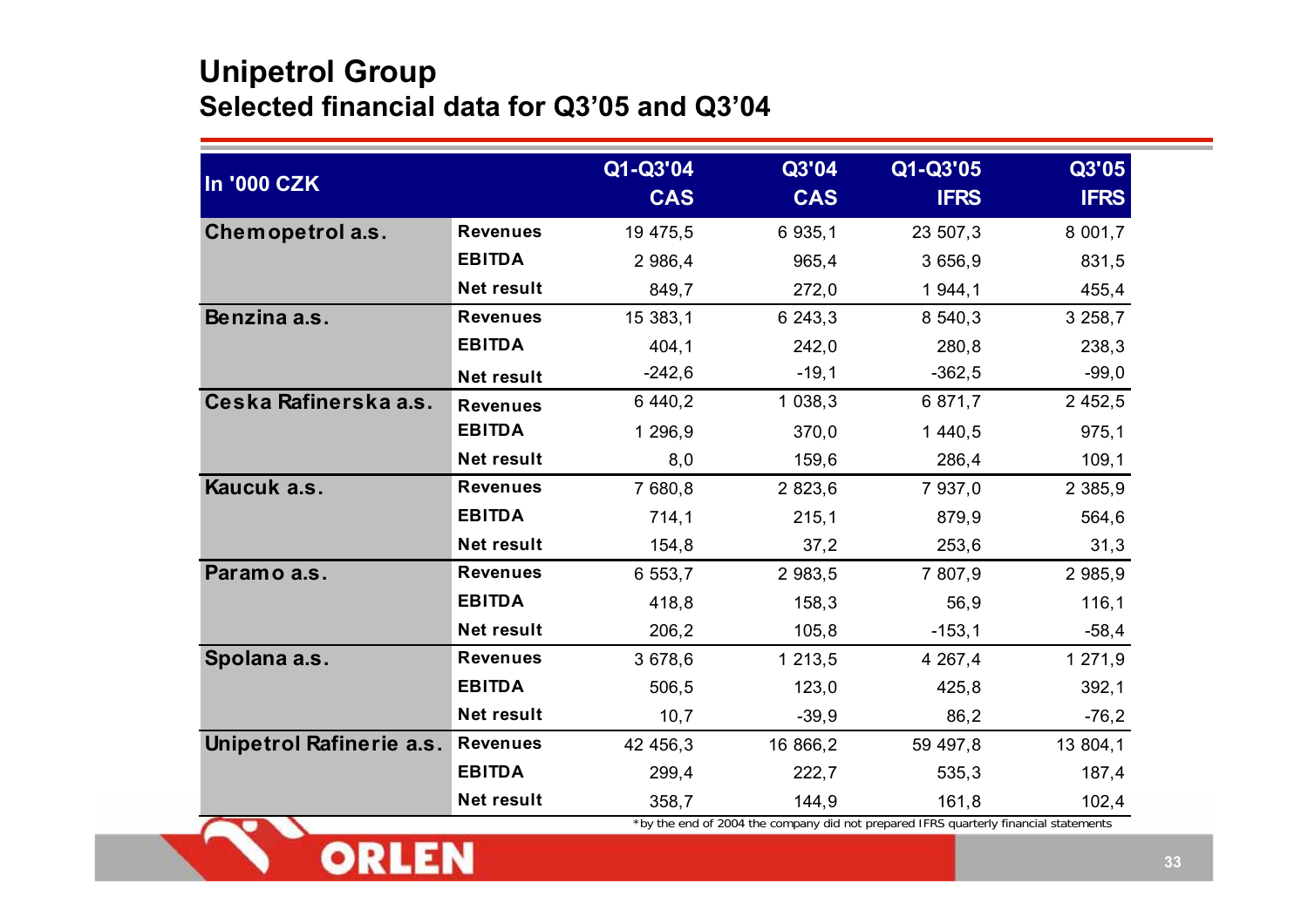#### **Consolidated financial highlights of Unipetrol a.s. 2003-2005\***

#### **Quarterly basis**

|                  | In '000 CZK   | Q1'03      | Q2'03      | Q3'03      | Q4'03                                       | <b>2003 CAS</b> | Q1'04      | Q2'04                                                  | Q3'04      | Q4'04      |            | <b>2004 CAS 2004 IFRS</b> | Q1'05      | H <sub>1</sub> '05 | Q3'05       |
|------------------|---------------|------------|------------|------------|---------------------------------------------|-----------------|------------|--------------------------------------------------------|------------|------------|------------|---------------------------|------------|--------------------|-------------|
|                  |               | <b>CAS</b> | <b>CAS</b> | <b>CAS</b> | <b>CAS</b>                                  |                 | <b>CAS</b> | <b>CAS</b>                                             | <b>CAS</b> | <b>CAS</b> |            |                           | <b>CAS</b> | <b>IFRS</b>        | <b>IFRS</b> |
|                  | Equity        |            |            |            | 29 082 316 28 756 134 28 740 895 28 756 134 |                 |            | 28 756 134 29 018 865 29 913 024 30 570 555 32 514 065 |            |            | 32 514 065 | 32 670 542                | 33 654 844 | 37 289 760         | 37 862 422  |
| U.               | Total assets  |            |            |            | 70 412 185 70 902 528 70 287 537 70 902 528 |                 |            | 70 902 528 69 637 123 72 601 266 71 583 677 70 774 874 |            |            | 70 774 874 | 71 894 387                | 70 610 037 | 78 318 284         | 73 469 730  |
| 2<br><b>TROL</b> | Revenues      |            |            |            | 16 518 678 15 661 291 17 151 615 18 609 122 |                 |            | 67 940 706 17 282 002 16 793 127 20 930 580 30 818 326 |            |            | 85 824 035 | 86 251 009                | 22 523 804 | 49 291 380         | 30 000 936  |
|                  | Value added   | 2 363 633  | 2 213 284  | 399 267    | 2 087 882                                   | 8 064 066       | 2 754 320  | 3 194 973                                              | 3 376 339  | 4 670 947  | 13 996 579 |                           | 3 609 705  |                    |             |
| <b>UNIPE</b>     | <b>EBIT</b>   | 819 360    | 445 496    | $-22622$   | $-304538$                                   | 734 096         | 938 181    | 1 267 456                                              | 1 271 591  | 2 594 573  | 6 071 801  | 5 878 311                 | 528 797    | 2 823 903          | 1 026 831   |
|                  | <b>EBITDA</b> | 1 853 527  | 450 263    | 782 206    | 716 204                                     | 4 802 200       | 970 246    | 2 279 296                                              | 2 421 527  | 5 132 580  | 11 803 649 | 11 624 371                | 2 491 275  | 5 166 051          | 1 787 436   |
|                  | Net result    | 467 674    | 259 642    | $-640250$  | 649                                         | 87 715          | 303 890    | 839 989                                                | 668 634    | 871 238    | 3 683 751  | 3 695 424                 | 107 625    | 759 607            | 552 955     |



\*by the end of 2004 the company did not prepared IFRS financial statements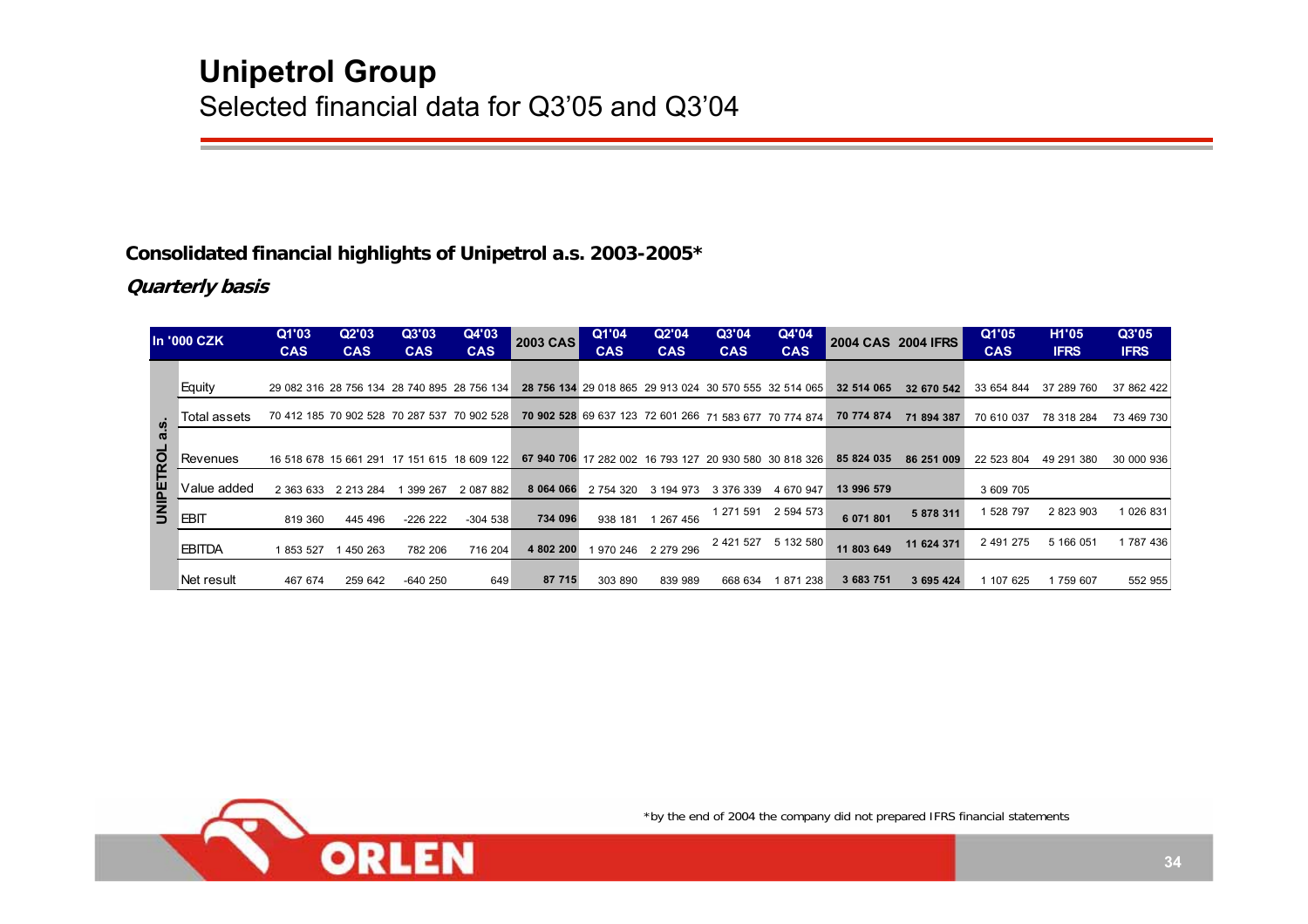#### **Operating highlights of Unipetrol a.s. Capital Group 2003-2005**

**Quarterly basis**

| <b>Operating data*</b>               |     | Q1'03 Q2'03 Q3'03 Q4'03 |     |     |         | 2003 Q1'04 Q2'04 Q3'04 Q4'04 |     |     |     | 2004       | Q1'05 Q2'05 Q3'05 |         |     |
|--------------------------------------|-----|-------------------------|-----|-----|---------|------------------------------|-----|-----|-----|------------|-------------------|---------|-----|
| <b>Total sales (tt)</b> , of which   | 110 | 177                     | 720 | 135 | 2 142   | 024                          | 195 | 204 | 269 | 4692       | 118               | 326     | 400 |
| - light product sales (tt) $1$       | 45  | 69                      | 429 | 728 | 1 2 6 9 | 654                          | 770 | 784 | 830 | 3 0 39     | 746               | 848     | 919 |
| - other refinery products sales (tt) | 52  | 83                      | 156 | 128 | 420     | 100                          | 132 | 190 | 130 | 552        | 123               | 192     | 197 |
| - pet-chem sales (tt)                | 14  | 25                      | 114 | 231 | 383     | 221                          | 243 | 189 | 253 | 905        | 209               | 236     | 235 |
| - other product sales (tt)           | 0   | 0                       | 21  | 48  | 69      | 49                           | 50  | 41  | 56  | 196        | 41                | 51      | 50  |
| Retail sales of motor fuels $(tL)^2$ | 110 | 130                     | 137 | 129 | 507     | 107                          | 130 | 133 | 120 | 491        | 104               | 126     | 136 |
| <b>Processed crude (tt)</b>          | 131 | 143                     | 671 | 978 | 1922    | 834                          | 898 | 952 | 034 | 3718       | 874               | 1 0 2 2 | 134 |
| Utilisation <sup>3</sup>             | 69% | 69%                     | 67% | 71% | 70%     | 62%                          | 65% | 68% | 75% | 67%        | 64%               | 74%     | 81% |
| White product yield <sup>4</sup>     | 45% | 65%                     | 68% | 71% | 68%     | 72%                          | 67% | 74% | 70% | <b>71%</b> | 72%               | 69%     | 72% |
| Fuel yield <sup>5</sup>              | 34% | 48%                     | 59% | 60% | 57%     | 46%                          | 56% | 57% | 55% | 54%        | 56%               | 60%     | 61% |

\*Refers to Unipetrol Group 1) Gasoline, Diesel, LHO, Jet 2) Gasoline, Diesel, LPG 3) 51% of Ceska Rafinerska, 100% of Paramo 4) Gasoline, Diesel, LHO, Jet 5) Gasoline, Diesel, LPG, LHO

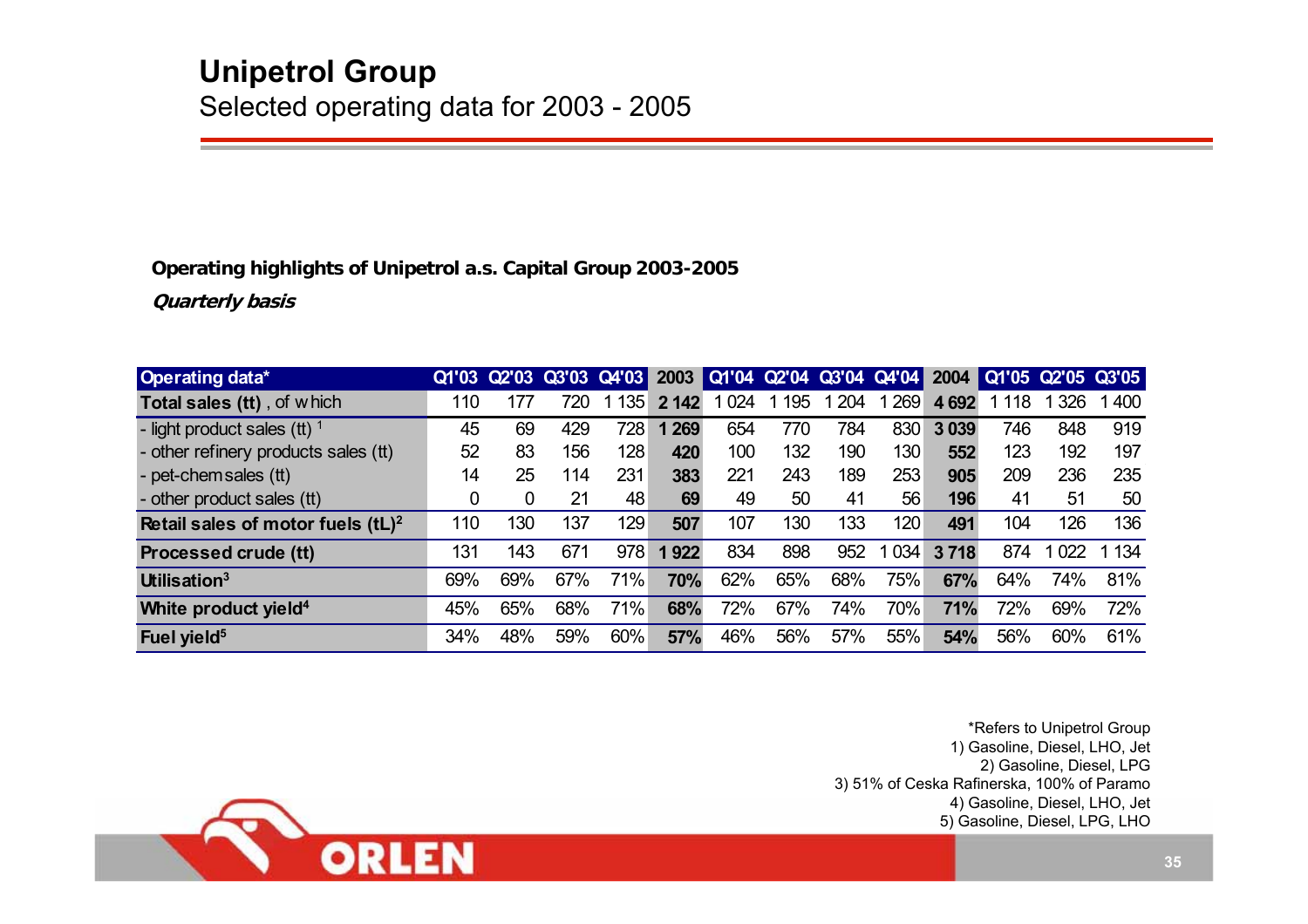| Operating data <sup>1</sup>              | Q3'04   | Q3' 05  | y/y       |
|------------------------------------------|---------|---------|-----------|
| Total sales (tt), of which               | 4 0 5 2 | 5 2 2 6 | 29,0%     |
| - light products sales (tt) $^2$         | 2743    | 3400    | 24,0%     |
| - other refinery products sales (tt)     | 675     | 926     | 37,2%     |
| - pet-chem sales (tt)                    | 572     | 859     | 50,2%     |
| - other products sales (tt)              | 62      | 41      | $-33,9%$  |
| Retail sales of motor fuels <sup>3</sup> | 893     | 958     | 7,3%      |
| <b>PKN ORLEN refinery</b>                |         |         |           |
| Processed crude <sup>4</sup> (tt)        | 3 2 5 6 | 3 1 4 9 | $-3,3%$   |
| Utilisation <sup>4</sup>                 | 96,5%   | 93,3%   | $-3.2pp$  |
| White products yield <sup>4</sup>        | 80,3%   | 76,1%   | $-4,2pp$  |
| Fuel yield <sup>4</sup>                  | 67,5%   | 69,9%   | $+2.4$ pp |
| <b>PKN ORLEN Group</b>                   |         |         |           |
| <b>Headcount</b>                         | 14 191  | 20 959  | 47,7%     |

1)Refers to PKN ORLEN Group 2) Gasoline, Diesel, LHO, Jet 3) Gasoline, Diesel, LPG 4) 51% of Ceska Rafinerska, 100% of Paramo 5) Gasoline, Diesel, LHO, Jet 6) Gasoline, Diesel, LPG, LHO;

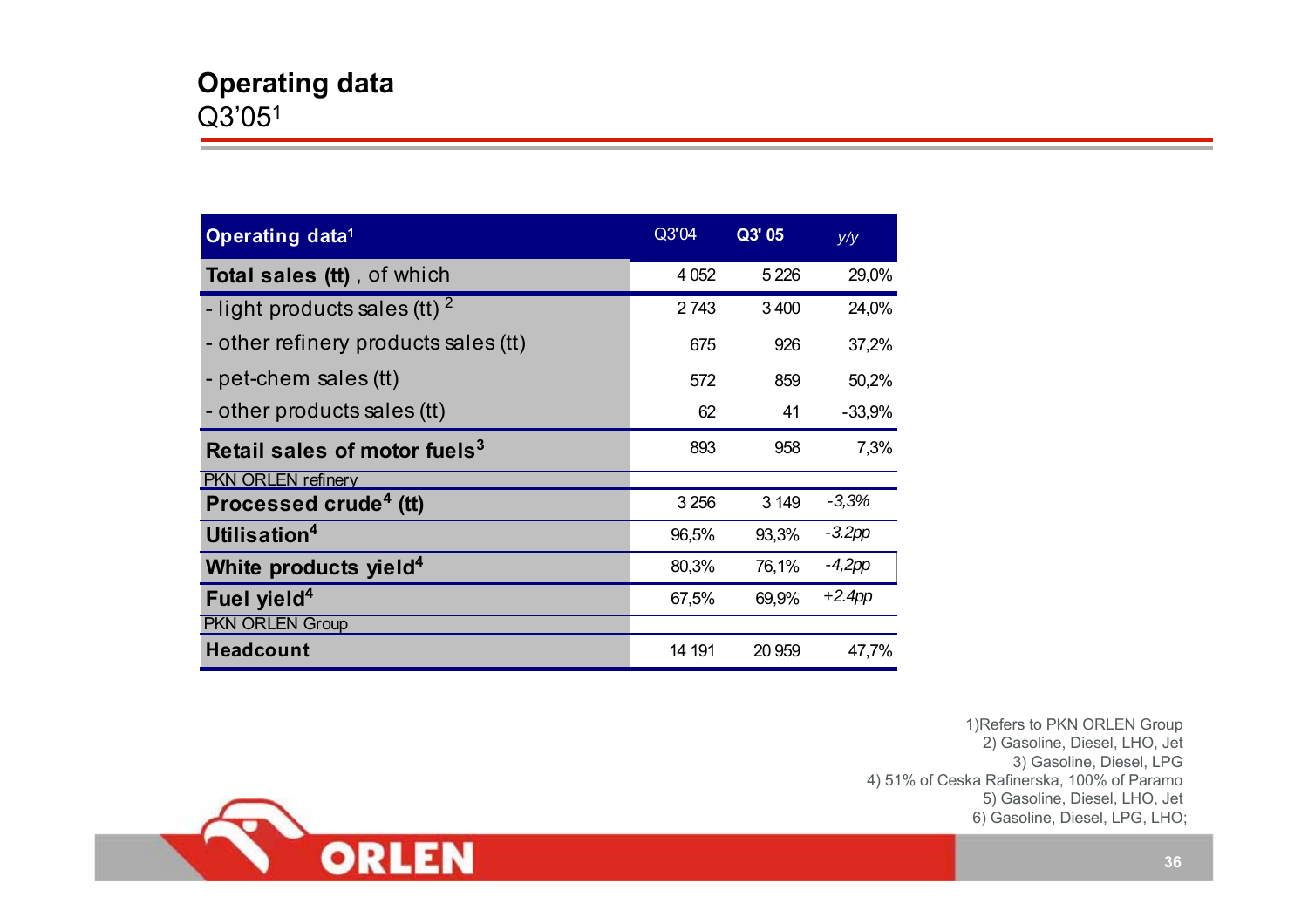# **ORLEN Deutschland**

**Financial highlights Q3'05 vs. Q3'04**

| <b>Financial highlights, PLN m</b> | Q3'04   | Q3'05   | y/y     |
|------------------------------------|---------|---------|---------|
| <b>Total assets</b>                | 1648    | 1 4 8 5 | $-9,9%$ |
| <b>Equity</b>                      | 516     | 459     | $-11%$  |
| <b>PLN</b> m                       |         |         |         |
| <b>Revenue</b>                     | 2 2 4 1 | 2 3 9 0 | 6,6%    |
| <b>Costs of sales</b>              | $-2147$ | $-2293$ | 6,8%    |
| <b>Distribution and GA costs</b>   | $-105$  | $-96$   | $-8,6%$ |
| <b>Profit/loss on sales</b>        | $-10$   | 1       | n.d.    |
| <b>Other revenue and costs</b>     | 13      | 14      | 7,7%    |
| <b>Operating profit/loss</b>       | 3       | 15      | 400%    |
| <b>Net profit/loss</b>             | 3       | 9       | 221%    |

#### **Comment**

z **Revenue increase as a result of product price increases and volume increases, mainly at STAR sites**

z **Decrease of cost of sales and general administration costs by 8.6% as result restructuring and cost optimization policy**